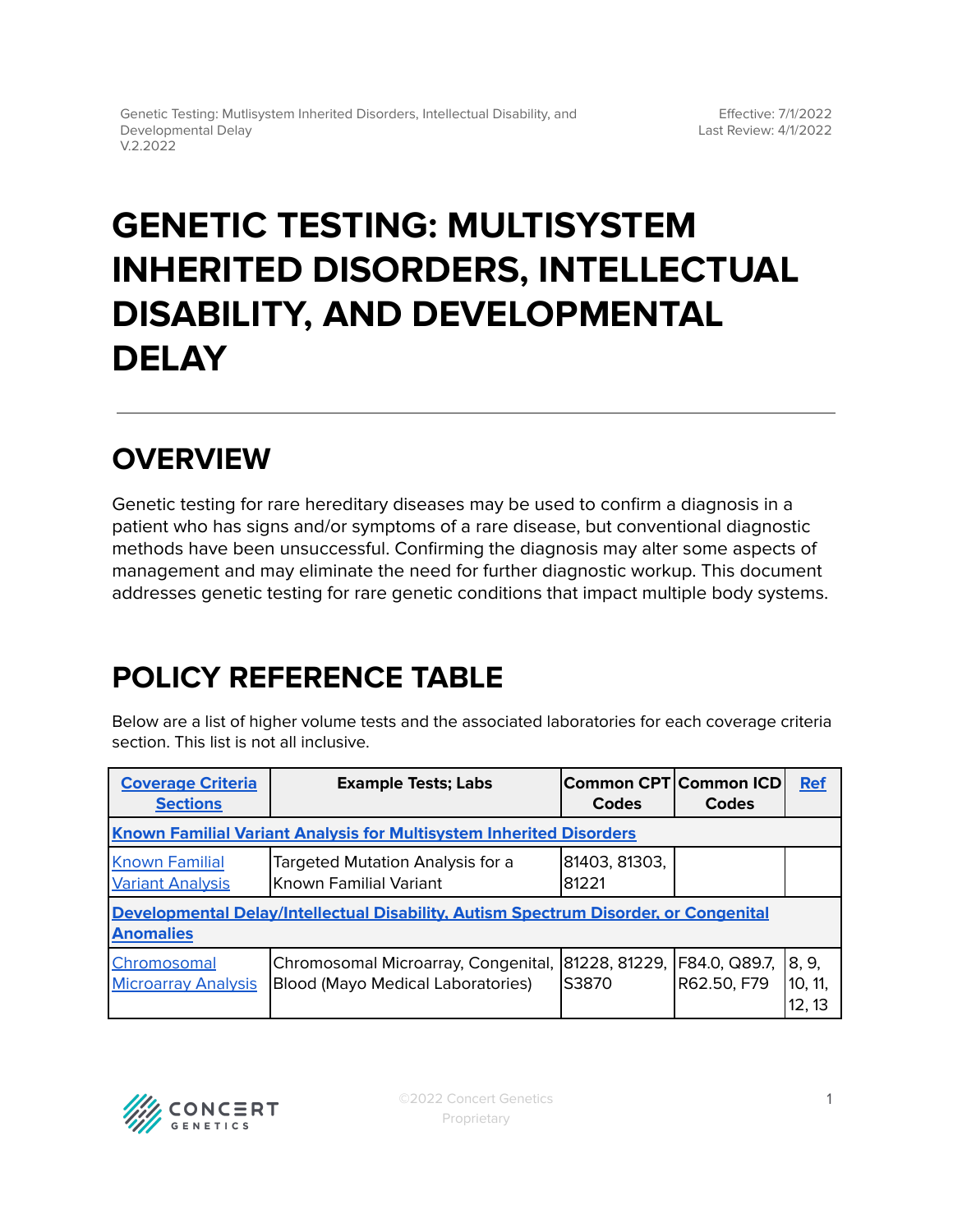|                                                                                                                                      | Chromosomal Microarray, Postnatal,<br>ClariSure Oligo-SNP (Quest<br>Diagnostics)                                                |                        |                                                                          |               |
|--------------------------------------------------------------------------------------------------------------------------------------|---------------------------------------------------------------------------------------------------------------------------------|------------------------|--------------------------------------------------------------------------|---------------|
|                                                                                                                                      | Rapid Chromosomal Microarray via<br>aCGH and SNP Test<br>(PreventionGenetics)                                                   |                        |                                                                          |               |
|                                                                                                                                      | SNP Microarray-Pediatric (Reveal®)<br>(LabCorp)                                                                                 |                        |                                                                          |               |
| Developmental<br>Delay/Intellectual                                                                                                  | Intellectual Disability (IDNext) (Ambry<br>Genetics)                                                                            | 81470, 81471,<br>81479 | F70-80, F84,<br>F81, F82,<br>F88, F89,<br>H93.52                         | 9, 13,<br>14  |
| <b>Disability, Autism</b><br><b>Spectrum Disorder,</b>                                                                               | <b>AutismNext (Ambry Genetics)</b>                                                                                              |                        |                                                                          |               |
| or Congenital                                                                                                                        | Autism/ID Panel (GeneDx)                                                                                                        |                        |                                                                          |               |
| <b>Anomalies Panel</b><br><b>Analysis</b>                                                                                            | Intellectual Disability, Epilepsy, and<br>Autism (IDEA) Panel - Patient Only<br>(IDEA panel of patient)<br>(PreventionGenetics) |                        |                                                                          |               |
|                                                                                                                                      | <b>SMASH (Marvel Genomics)</b>                                                                                                  | 0156U                  |                                                                          |               |
| <b>Angelman/Prader-Willi Syndrome</b>                                                                                                |                                                                                                                                 |                        |                                                                          |               |
| <b>SNRPN/UBE3A</b>                                                                                                                   | <b>SNRPN/UBE3A Methylation Analysis</b>                                                                                         | 81331                  | R47, Q93.51,<br>Q93.5                                                    | 15, 16,<br>40 |
| methylation<br>analysis, 15q11-q13<br>FISH analysis,                                                                                 | 15q11-q13 FISH Analysis                                                                                                         | 88271                  |                                                                          |               |
|                                                                                                                                      | <b>Uniparental Disomy Analysis</b>                                                                                              | 81402                  |                                                                          |               |
| chromosome 15<br>uniparental disomy<br>analysis, and<br>imprinting center<br>defect analysis                                         | <b>Imprinting Center Defect Analysis</b>                                                                                        | 81479                  |                                                                          |               |
|                                                                                                                                      | <b>Beckwith-Wiedemann/Russell-Silver Syndrome</b>                                                                               |                        |                                                                          |               |
| H <sub>19</sub> and KCNQ10T1<br>methylation<br>analysis, FISH or<br>deletion/duplication<br>analysis of 11p15,<br>uniparental disomy | H19 and KCNQ1OT1 Methylation<br>Analysis                                                                                        | 81401                  | C64, I42.9,<br>P08, R16.0-<br>R16.2, Q35,<br>Q38.2, Q63,<br>Q79.2, Q87.3 | 20,<br>21, 41 |
|                                                                                                                                      | 11p15 FISH Analysis                                                                                                             | 88271                  |                                                                          |               |
|                                                                                                                                      | 11p15 Deletion/Duplication Analysis                                                                                             | 81479                  |                                                                          |               |
|                                                                                                                                      | <b>Uniparental Disomy Analysis</b>                                                                                              | 81402                  |                                                                          |               |
| analysis, CDKN1C                                                                                                                     | <b>CDKN1C Sequencing Analysis</b>                                                                                               | 81479                  |                                                                          |               |

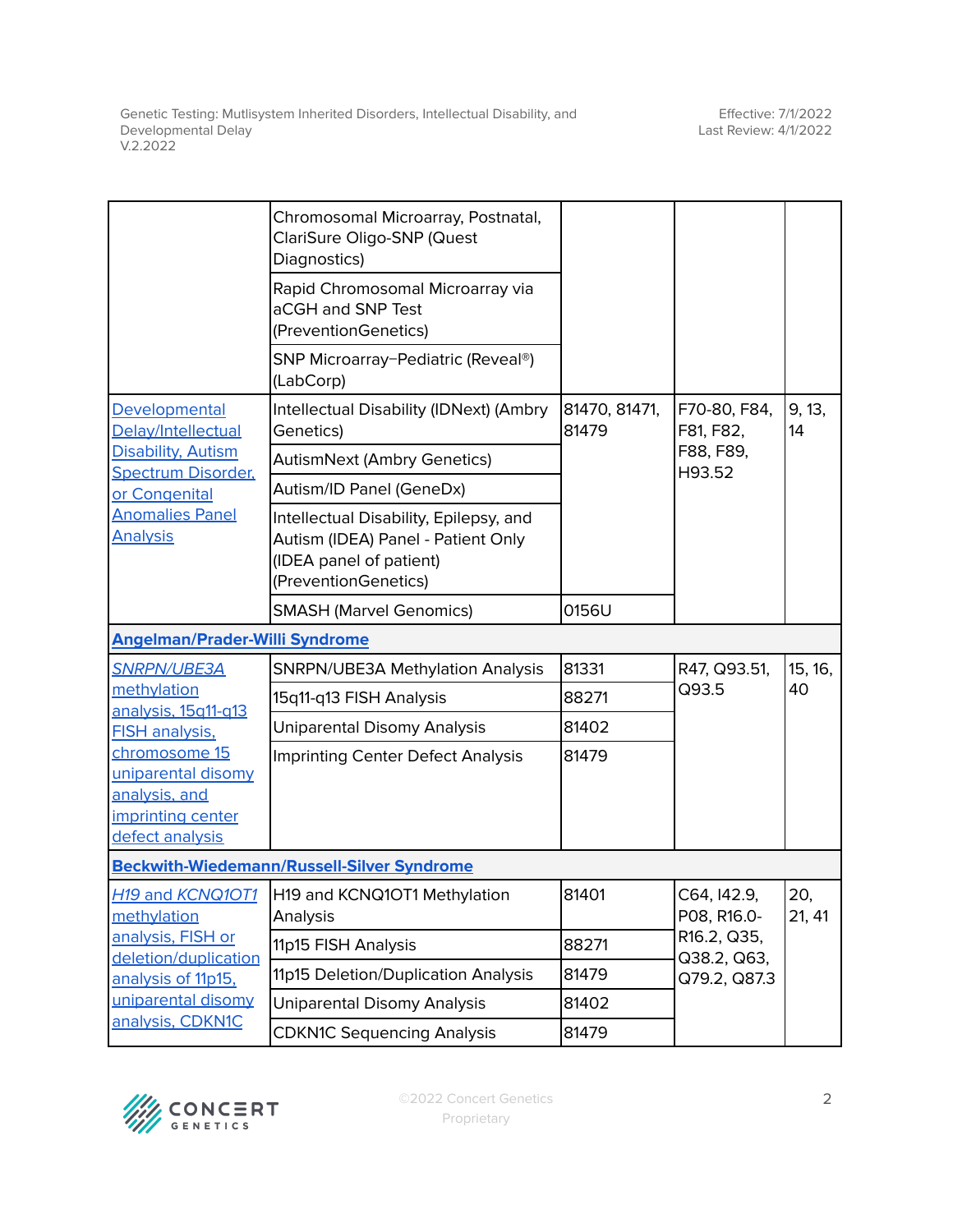| sequencing and/or<br>deletion/duplication<br>analysis                        | <b>CDKN1C Deletion/Duplication</b><br>Analysis                                                                        |                        |                                                  |               |
|------------------------------------------------------------------------------|-----------------------------------------------------------------------------------------------------------------------|------------------------|--------------------------------------------------|---------------|
| <b>CADASIL</b>                                                               |                                                                                                                       |                        |                                                  |               |
| <b>NOTCH3</b><br>Sequencing and/or                                           | <b>NOTCH3 Sequencing Analysis</b>                                                                                     | 81406,                 | 167.850,<br>F02.80,                              | 17, 18,<br>19 |
| <b>Deletion/Duplication</b><br><b>Analysis</b>                               | NOTCH3 Deletion/Duplication<br>Analysis                                                                               | 81479                  | F02.81                                           |               |
| <b>Cystic Fibrosis</b>                                                       |                                                                                                                       |                        |                                                  |               |
| <b>CFTR Sequencing</b>                                                       | <b>CFTR Sequencing Analysis</b>                                                                                       | 81222, S3835           | E84.0-9, P09, 1, 2, 3,                           |               |
| and/or<br><b>Deletion/Duplication</b><br><b>Analysis</b>                     | <b>CFTR Deletion/Duplication Analysis</b>                                                                             | 81223                  | Q55.4, R94.8,<br>Z13, Z31, Z34,<br>Z82.79, Z83,  | 49            |
| <b>CFTR Intron 9 PolyT</b><br>and TG Analysis<br>(aka Intron 8<br>poly-T/TG) | CFTR Intron 9 (8) Poly-T Analysis                                                                                     | 81224                  | Z84                                              |               |
| <b>CHARGE Syndrome</b>                                                       |                                                                                                                       |                        |                                                  |               |
| <b>CHD7 Sequencing</b><br>and/or                                             | <b>CHD7 Sequencing Analysis</b>                                                                                       | 81407                  | Q89.8                                            | 22,<br>23     |
| Deletion/Duplication<br><b>Analysis</b>                                      | <b>CHD7 Deletion/Duplication Analysis</b>                                                                             | 81479                  |                                                  |               |
| <b>Fanconi Anemia</b>                                                        |                                                                                                                       |                        |                                                  |               |
| Fanconi Anemia<br><b>Multigene Panel</b>                                     | FancZoom (DNA Diagnostic<br>Laboratory - Johns Hopkins Hospital)                                                      | 81167, 81216,<br>81479 | C92, D46.9,<br>D61.09,                           | 26,<br>50     |
|                                                                              | <b>Fanconi Anemia NGS Panel</b><br>(Sequencing & Deletion/Duplication)<br>(Fulgent Genetics)                          |                        | D61.89,<br>D61.9, L81.3,<br>L81.4 Q02,<br>R62.52 |               |
|                                                                              | Invitae Fanconi Anemia Panel (Invitae)                                                                                |                        |                                                  |               |
| <b>Fragile X Syndrome</b>                                                    |                                                                                                                       |                        |                                                  |               |
| <b>FMR1 Repeat and</b>                                                       | <b>FMR1 Repeat Analysis</b><br>Methylation Analysis   FMR1 Methylation Analysis<br>FMR1 Repeat & Methylation Analysis | 81243, 81244           | F84.0, Q99.2, 12,<br>F79, R56.9,<br>Q89.7        | 26, 27        |
| <b>Hereditary Hemorrhagic Telangiectasia (HHT)</b>                           |                                                                                                                       |                        |                                                  |               |

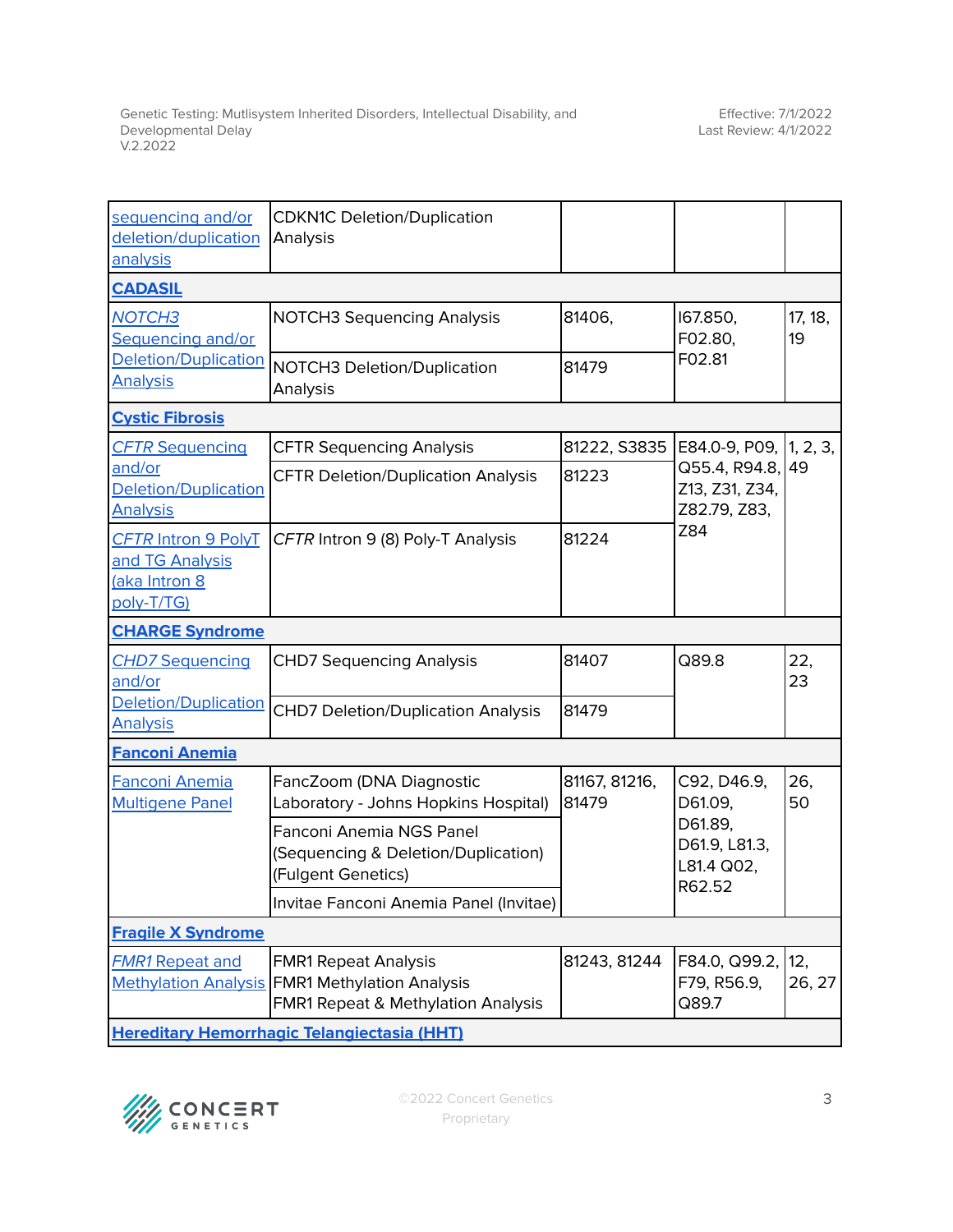| Hereditary<br>Hemorrhagic<br>Telangiectasia<br><b>Multigene Panel</b>                     | <b>HHTNext (Ambry Genetics)</b>                                                 | 81405, 81406,<br>81479 | R04.0,<br>Q27.30-<br>Q27.39                                                                        | 28,<br>30, 31 |  |
|-------------------------------------------------------------------------------------------|---------------------------------------------------------------------------------|------------------------|----------------------------------------------------------------------------------------------------|---------------|--|
|                                                                                           | Hereditary hemorrhagic<br>telangiectasia panel - NGS Panel +<br>CNV (Centogene) |                        |                                                                                                    |               |  |
|                                                                                           | <b>Hereditary Hemorrhagic</b><br>Telangiectasia (HHT), Proband<br>(LabCorp)     |                        |                                                                                                    |               |  |
|                                                                                           | <b>Hereditary Hemorrhagic</b><br>Telangiectasia Panel (PerkinElmer<br>Genomics) |                        |                                                                                                    |               |  |
| <b>Legius Syndrome</b>                                                                    |                                                                                 |                        |                                                                                                    |               |  |
| and/or<br><b>Deletion/Duplication</b><br><b>Analysis</b>                                  | <b>SPRED1 Sequencing SPRED1 Sequencing</b><br>SPRED1 Deletion/Duplication       | 81405                  | L81.3, Z82.79, 34<br>Z84                                                                           |               |  |
| <b>Neurofibromatosis</b>                                                                  |                                                                                 |                        |                                                                                                    |               |  |
| NF1 or NF2                                                                                | NF1 Sequencing Analysis                                                         | 81408                  | L81.3, R62.5,                                                                                      | 4, 5,         |  |
| Sequencing and/or<br>Deletion/Duplication<br><b>Analysis or</b><br><b>Multigene Panel</b> | NF2 Sequencing Analysis<br>NF2 Deletion/Duplication Analysis                    | 81405, 81406           | Q87.1, Q85.0,<br>Z82.79, Z84                                                                       | 6, 7          |  |
| <b>Noonan Spectrum Disorders</b>                                                          |                                                                                 |                        |                                                                                                    |               |  |
| <b>Noonan Spectrum</b>                                                                    | NoonanNext (Ambry Genetics)                                                     | 81442                  | F82, R62.52,<br>Q24, Q87.19,<br>R62.0,<br>R62.50,<br>R62.59, Q53,<br>Q67.6, Q67.7,<br>L81.4, L81.3 | 32,<br>33, 34 |  |
| Disorders Multigene<br>Panel                                                              | Noonan Spectrum Disorder NGS<br>Panel (CTGT)                                    |                        |                                                                                                    |               |  |
|                                                                                           | Noonan and Comprehensive<br><b>RASopathies Panel (GeneDx)</b>                   |                        |                                                                                                    |               |  |
|                                                                                           | Noonan Spectrum<br>Disorders/Rasopathies Panel<br>(PreventionGenetics)          |                        |                                                                                                    |               |  |
| <b>PIK3CA-Related Segmental Overgrowth and Related Syndromes</b>                          |                                                                                 |                        |                                                                                                    |               |  |
| PIK3CA Sequencing<br>and/or<br>Deletion/Duplication                                       | <b>PIK3CA Sequencing Analysis</b><br>PIK3CA Deletion/Duplication Analysis       | 81479                  |                                                                                                    | 51, 52        |  |

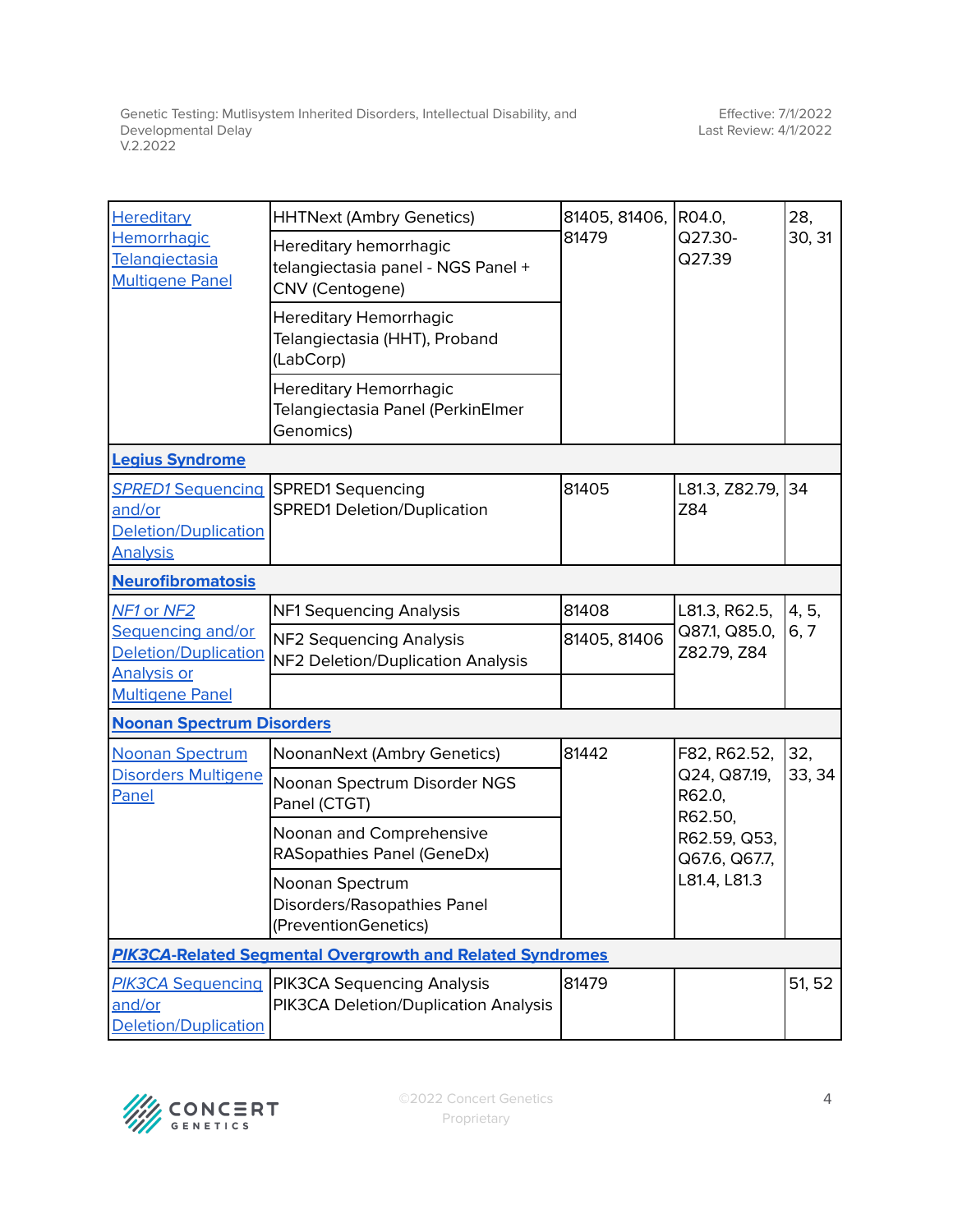| <b>Analysis</b>                                                               |                                                                                                                                                              |                        |                                                                  |               |
|-------------------------------------------------------------------------------|--------------------------------------------------------------------------------------------------------------------------------------------------------------|------------------------|------------------------------------------------------------------|---------------|
| <b>Rett Syndrome</b>                                                          |                                                                                                                                                              |                        |                                                                  |               |
| <b>MECP2 Sequencing</b><br>and/or                                             | <b>MECP2 Sequencing Analysis</b>                                                                                                                             | 81302                  | F70-F79, F80,<br>F81, F82,                                       | 35,<br>36,    |
| Deletion/Duplication<br><b>Analysis</b>                                       | <b>MECP2 Deletion/Duplication Analysis</b>                                                                                                                   | 81304                  | F84, F88,<br>F89, Z13.4,<br>Z82.79, Z84                          | 37,<br>38, 39 |
|                                                                               | <b>Genomic Unity MECP2 Analysis</b><br>(Variantyx, Inc.)                                                                                                     | 0234U                  |                                                                  |               |
| <b>Tuberous Sclerosis Complex (TSC)</b>                                       |                                                                                                                                                              |                        |                                                                  |               |
| TSC1 and TSC2<br>Sequencing and/or<br>Deletion/Duplication<br><b>Analysis</b> | <b>TSC1 Sequencing Analysis</b><br><b>TSC1 Deletion/Duplication Analysis</b><br><b>TSC2 Sequencing Analysis</b><br><b>TSC2 Deletion/Duplication Analysis</b> | 81405, 81406,<br>81407 | D10, D15.1,<br>D43, D21.9,<br>H35.89,<br>N28.1, Q61.9,<br>H35.89 | 42            |
| <b>Other Covered Multisystem Inherited Disorders</b>                          |                                                                                                                                                              |                        |                                                                  |               |
| <b>Other Covered</b><br><b>Multisystem</b><br><b>Inherited Disorders</b>      | See below                                                                                                                                                    | 81400-81408            |                                                                  | 43.<br>44, 45 |

# **OTHER RELATED POLICIES**

This policy document provides coverage criteria for Multisystem Inherited Disorders, Intellectual Disability, and Developmental Delay. For system specific genetic disorders, please refer to:

- *●* Genetic Testing: Epilepsy, Neurodegenerative, and Neuromuscular Disorders
- *●* Genetic Testing: Hematologic Conditions (non-cancerous)
- *●* Genetic Testing: Gastroenterologic Conditions (non-cancerous)
- *●* Genetic Testing: Cardiac Disorders
- *●* Genetic Testing: Aortopathies and Connective Tissue Disorders
- *●* Genetic Testing: Hearing Loss
- *●* Genetic Testing: Eye Disorders
- *●* Genetic Testing: Immune, Autoimmune, and Rheumatoid Disorders
- *●* Genetic Testing: Kidney Disorders
- *●* Genetic Testing: Lung Disorders



©2022 Concert Genetics Proprietary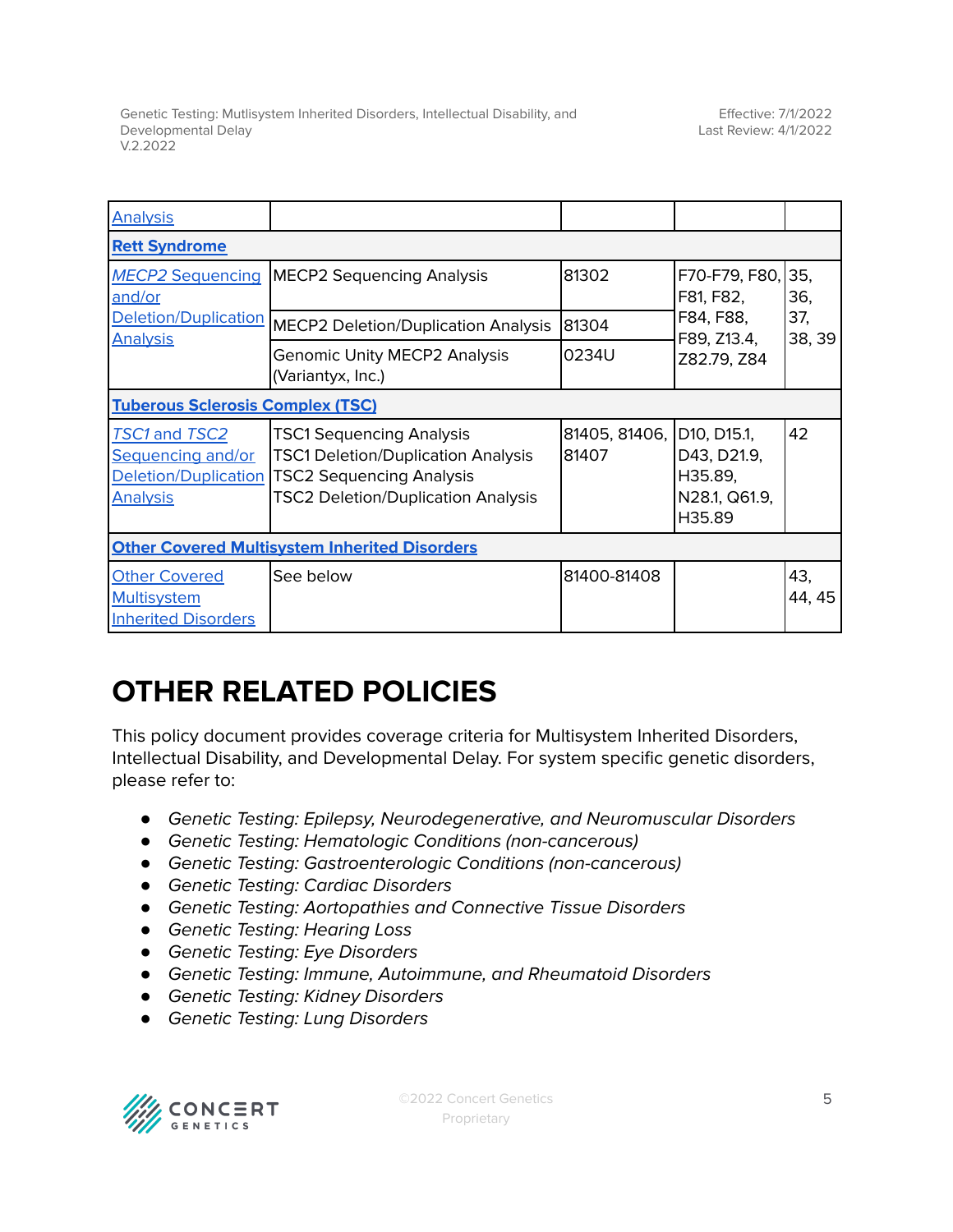*●* Genetic Testing: Metabolic, Endocrine, and Mitochondrial Disorders

For other related testing, please refer to:

- *●* **Genetic Testing: Noninvasive Prenatal Screening (NIPS)** for coverage criteria related to cell-free fetal DNA screening tests.
- *●* **Genetic Testing: Prenatal Diagnosis (via amniocentesis, CVS, or PUBS) and Pregnancy Loss** for coverage related to prenatal and pregnancy loss diagnostic genetic testing for tests intended to diagnose genetic conditions following amniocentesis, chorionic villus sampling or pregnancy loss.
- *●* **Genetic Testing: Prenatal and Preconception Carrier Screening** for coverage criteria related to prenatal carrier screening, preimplantation testing of embryos, or preconception carrier screening.
- *●* **Genetic Testing: Whole Exome and Whole Genome Sequencing for the Diagnosis of Genetic Disorders** for coverage criteria related to exome and genome sequencing for genetic disorders.

# <span id="page-5-0"></span>**COVERAGE CRITERIA**

# <span id="page-5-1"></span>**KNOWN FAMILIAL VARIANT ANALYSIS FOR MULTISYSTEM INHERITED DISORDERS**

- I. Targeted mutation analysis for a known familial variant (81403, 81303, 81221) for a multisystem inherited disorder is considered **medically necessary** when:
	- A. The member has a close [relative](#page-24-0) with a known pathogenic or likely pathogenic variant causing the condition.
- II. Targeted mutation analysis for a known familial variant (81403, 81303, 81221) for a multisystem inherited disorder is considered **investigational** for all other indications.

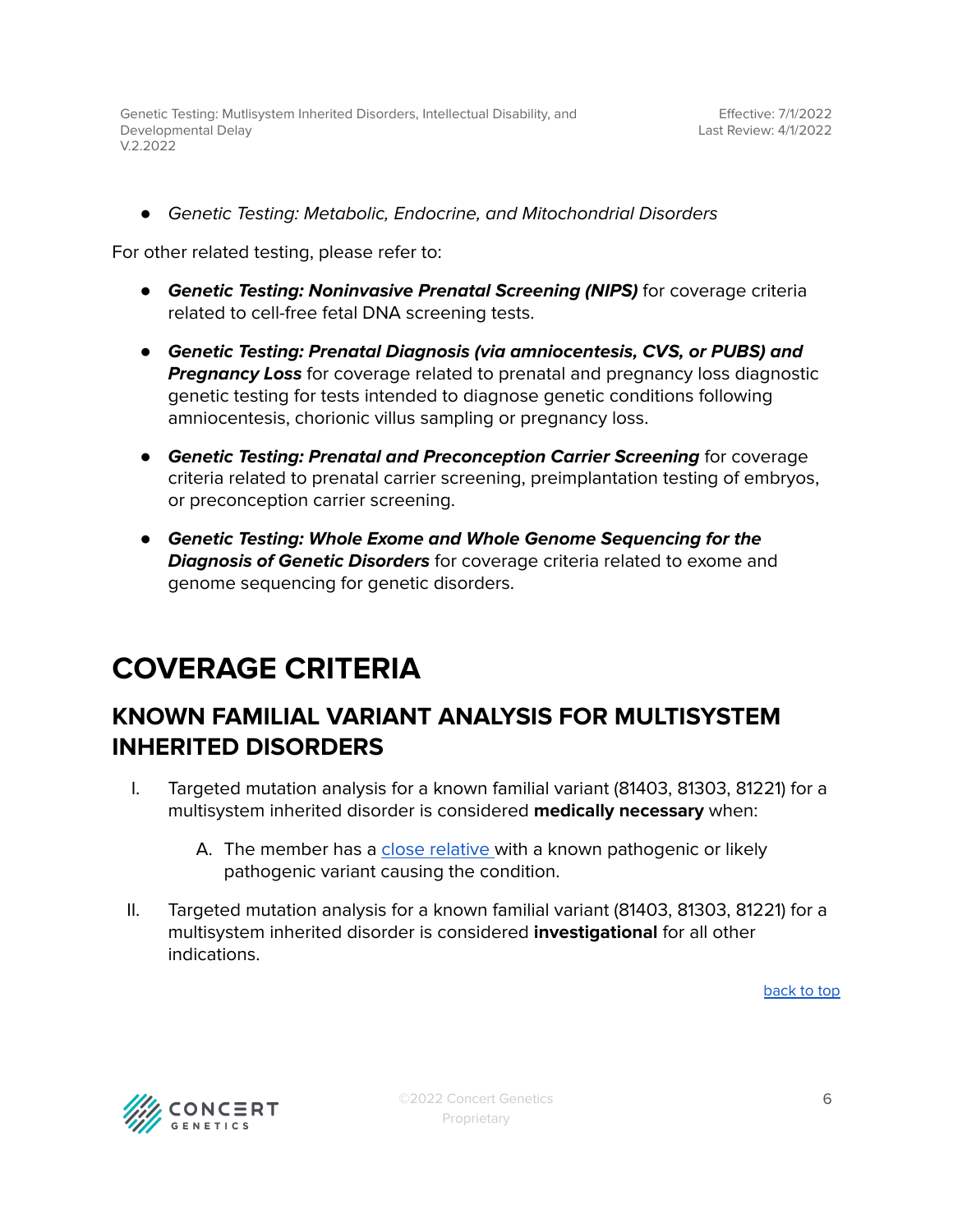## <span id="page-6-0"></span>**DEVELOPMENTAL DELAY/INTELLECTUAL DISABILITY, AUTISM SPECTRUM DISORDER, OR CONGENITAL ANOMALIES**

### <span id="page-6-1"></span>**Chromosomal Microarray Analysis**

- I. Chromosomal microarray analysis (81228, 81229, S3870) is considered **medically necessary** when:
	- A. The member has developmental [delay/intellectual](#page-24-0) disability, excluding isolated speech/language delay **OR**
	- B. The member has autism [spectrum](#page-24-0) disorder, **OR**
	- C. The member has multiple [congenital](#page-24-0) anomalies not specific to a well-delineated genetic syndrome.
- II. Chromosomal microarray is considered **investigational** for all other conditions of delayed development, including:
	- A. Idiopathic growth delay
	- B. Isolated speech/language delay.

### <span id="page-6-2"></span>**Developmental Delay/intellectual Disability, Autism Spectrum Disorder, or Congenital Anomalies Panel Analysis**

I. The use of autism spectrum disorder, intellectual disability, or developmental delay multigene panel analysis (0156U, 81470, 81471, 81479) is considered **investigational**.

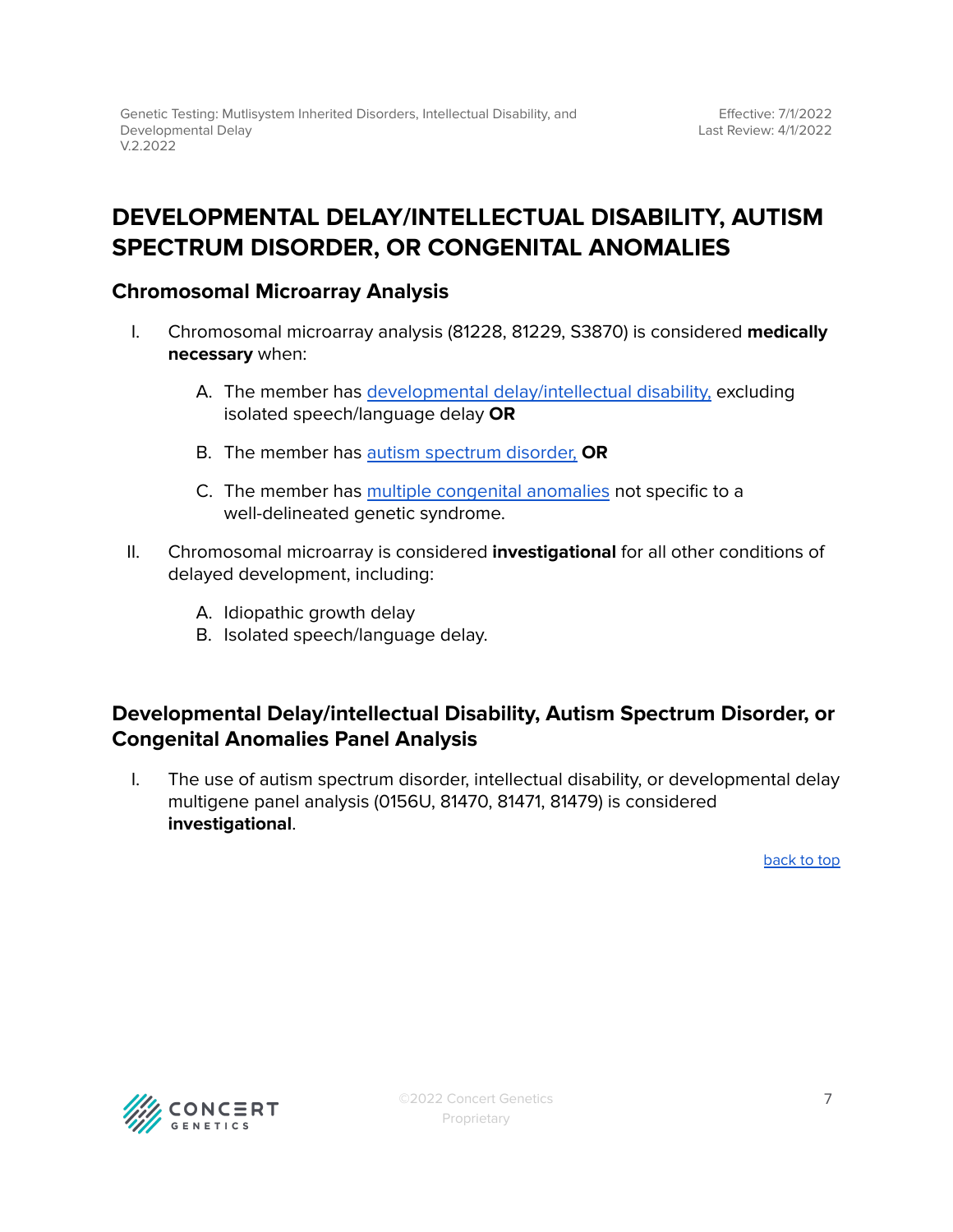## <span id="page-7-0"></span>**ANGELMAN/PRADER-WILLI SYNDROME**

### **SNRPN/UBE3A Methylation Analysis, 15q11-q13 FISH Analysis, Chromosome 15 Uniparental Disomy Analysis, and Imprinting Center Defect Analysis**

- <span id="page-7-1"></span>I. SNRPN/UBE3A methylation analysis (81331), FISH analysis for 15q11-q13 deletion (88271), uniparental disomy analysis (81402), and imprinting center defect analysis (81479) to establish or confirm a diagnosis of Angelman or Prader-Willi syndrome is considered **medically necessary** when:
	- A. The member meets all of the following clinical features of Angelman syndrome:
		- 1. Developmental delay by age six to 12 months, eventually classified as severe, **AND**
		- 2. Speech impairment, with minimal to no use of words; receptive language skills and nonverbal communication skills higher than expressive language skills, **AND**
		- 3. Movement or balance disorder, usually ataxia of gait and/or tremulous movement of the limbs, **AND**
		- 4. Unique behavior, including any combination of frequent laughter/smiling; apparent happy demeanor; excitability, often with hand-flapping movements and hypermotoric behavior, **OR**
	- B. The member meets one of the following age-specific features of Prader-Willi syndrome:
		- 1. The member is age birth to two years with hypotonia with poor suck, **OR**
		- 2. The member is age two to six years with both of the following characteristics:
			- a) Hypotonia with history of poor suck, **AND**
			- b) Global developmental delay, **OR**

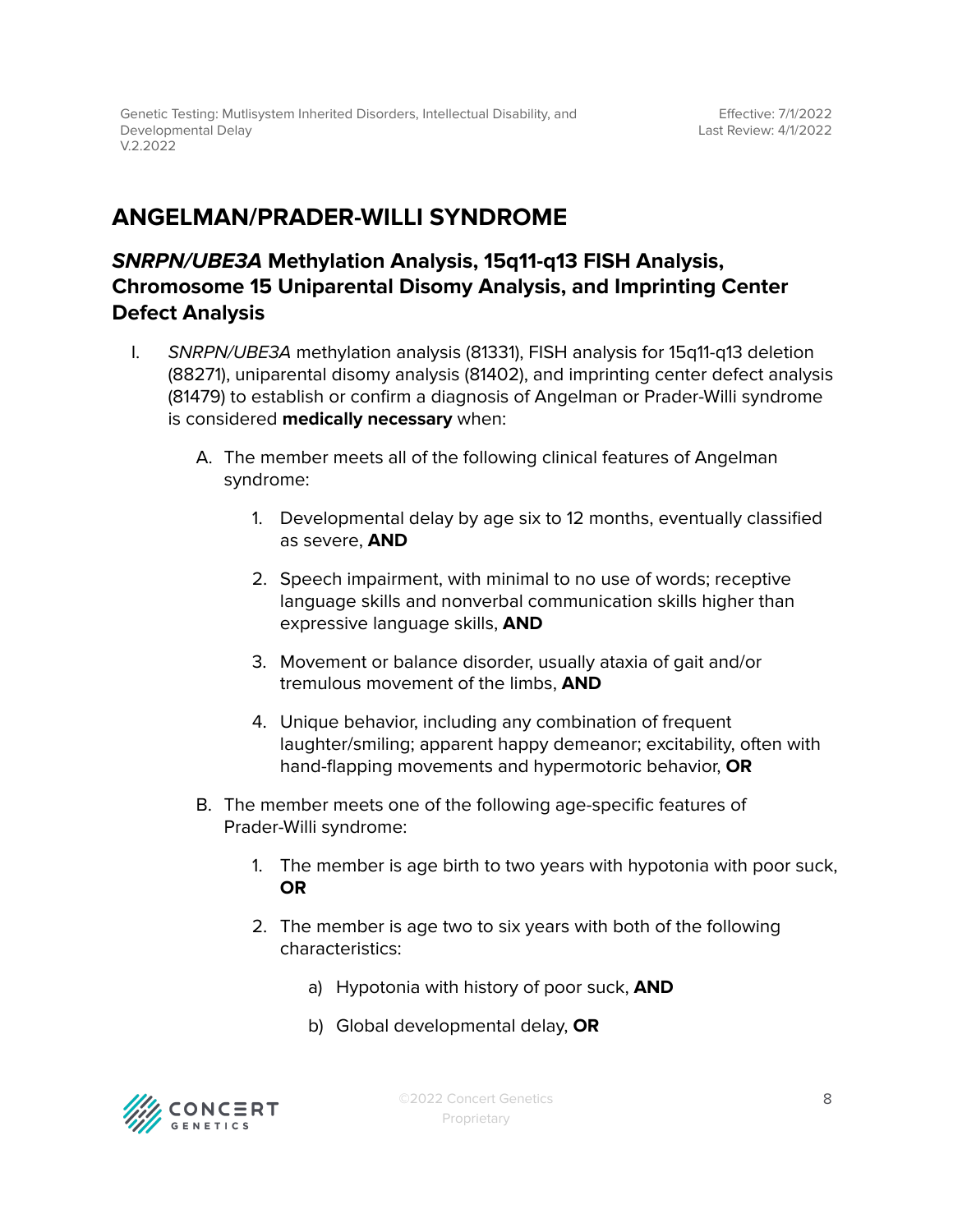- 3. The member is age six to 12 years with all of the following characteristics:
	- a) History of hypotonia with poor suck (hypotonia often persists), **AND**
	- b) Global developmental delay, **AND**
	- c) Excessive eating with central obesity if uncontrolled, **OR**
- 4. The member is age 13 years to adulthood with all of the following characteristics:
	- a) Cognitive impairment, usually mild intellectual disability, **AND**
	- b) Excessive eating with central obesity if uncontrolled, **AND**
	- c) Hypogonadism.
- II. SNRPN/UBE3A methylation analysis (81331), FISH analysis for 15q11-q13 deletion (88271), uniparental disomy analysis (81402), and imprinting center defect analysis (81479) to establish or confirm a diagnosis of Angelman or Prader-Willi syndrome is considered **investigational** for all other indications.

**Note**: The following is the recommended testing strategy:

- 1. SNRPN/UBE3A methylation analysis
- 2. If UBE3A methylation analysis is normal, then proceed to deletion analysis of 15q11-q13
- 3. If deletion analysis is normal, consider UPD analysis of chromosome 15
- 4. If UPD is normal, then proceed to imprinting defect (ID) analysis

[back](#page-0-0) to top

# <span id="page-8-0"></span>**BECKWITH-WIEDEMANN/RUSSELL-SILVER SYNDROME**

### **H19 and KCNQ1OT1 methylation analysis, FISH or deletion/duplication analysis of 11p15, uniparental disomy analysis, CDKN1C sequencing and/or deletion/duplication analysis**

<span id="page-8-1"></span>I. H19 and KCNQ1OT1 methylation analysis (81401), FISH or deletion/duplication analysis of 11p15 (88271, 81479), uniparental disomy analysis (81402), CDKN1C



©2022 Concert Genetics Proprietary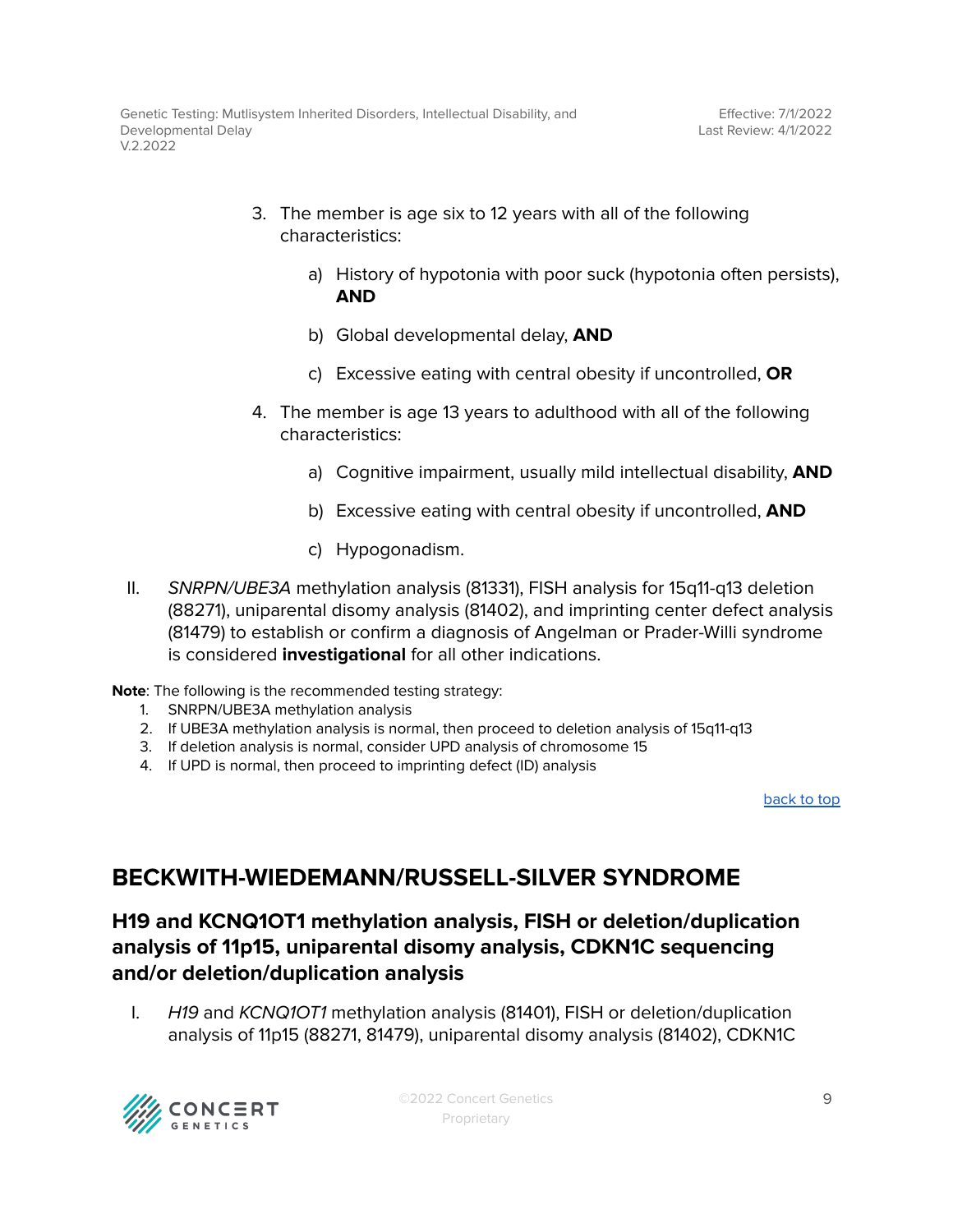sequencing and/or deletion/duplication analysis (81479) to confirm or establish a diagnosis of Beckwith-Wiedemann or Russell-Silver syndrome is **medically necessary** when:

- A. The member meets at least 4 of the following 6 Netchine-Harbison clinical scoring system (NH-CSS) clinical features for Russell-Silver syndrome:
	- 1. Small for gestational age (birth weight and/or length ≥2 SD below the mean for gestational age)
	- 2. Postnatal growth failure (length/height ≥2 SD below the mean at 24 months)
	- 3. Relative macrocephaly at birth (head circumference >1.5 SD above birth weight and/or length)
	- 4. Frontal bossing or prominent forehead (forehead projecting beyond the facial plane on a side view as a toddler [1–3 years])
	- 5. Body asymmetry (limb length discrepancy ≥0.5 cm, or <0.5 cm with ≥2 other asymmetric body parts)
	- 6. Feeding difficulties or body mass index ≤2 SD at 24 months or current use of a feeding tube or cyproheptadine for appetite stimulation, **OR**
- B. The member meets at least one or more of the following major and/or minor clinical features of Beckwith-Wiedemann syndrome (BWS):
	- 1. Major criteria for BWS:
		- a) Macrosomia (traditionally defined as weight and length/height >97th centile)
		- b) Macroglossia
		- c) Hemihyperplasia (asymmetric overgrowth of one or more regions of the body)
		- d) Omphalocele (also called exomphalos) or umbilical hernia
		- e) Embryonal tumor (e.g., Wilms tumor, hepatoblastoma, neuroblastoma, rhabdomyosarcoma)
		- f) Visceromegaly involving one or more intra-abdominal organs including liver, spleen, kidneys, adrenal glands, and/or pancreas
		- g) Cytomegaly of the fetal adrenal cortex (pathognomonic)

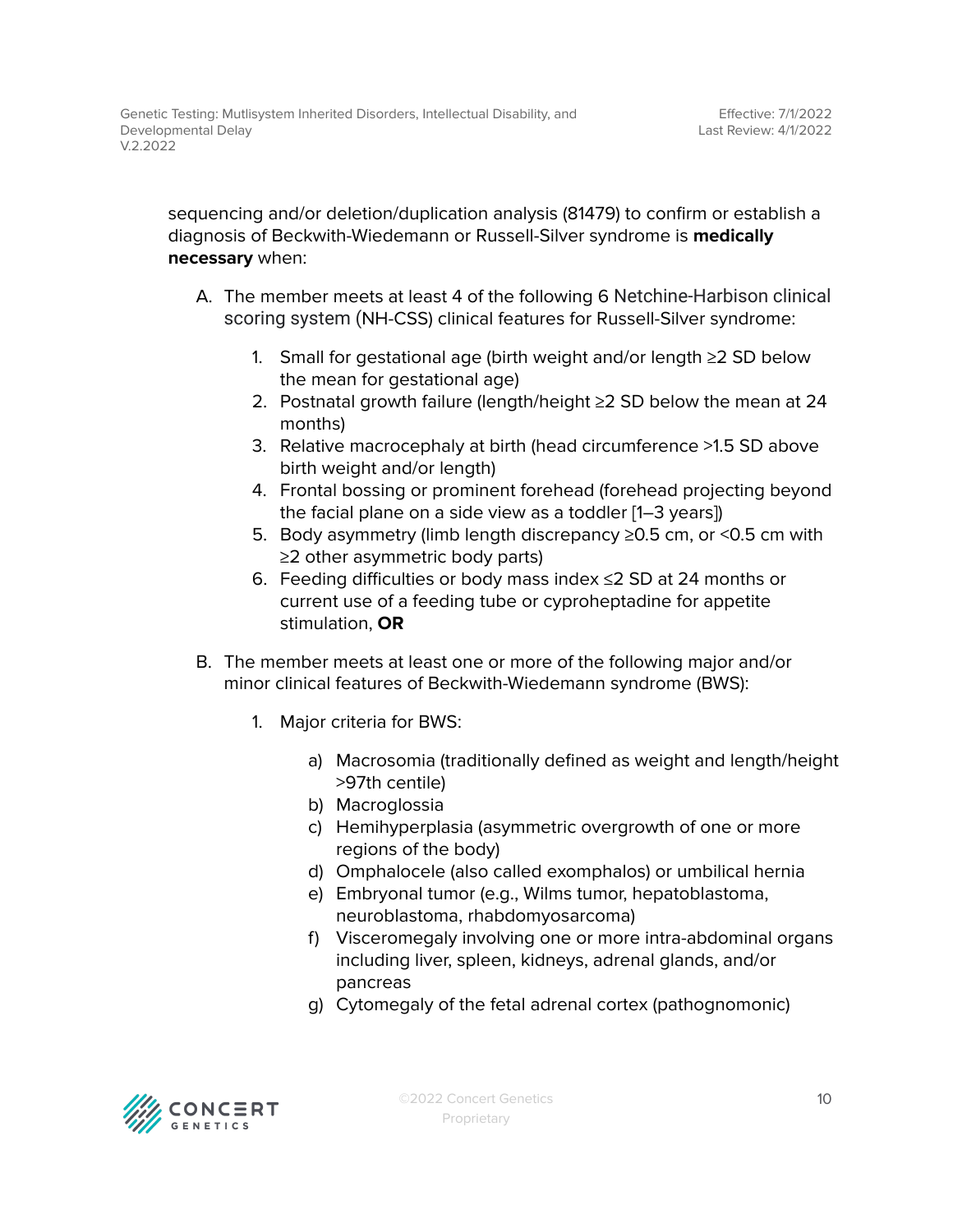- h) Renal abnormalities including structural abnormalities, nephromegaly, nephrocalcinosis, and/or later development of medullary sponge kidney
- i) Anterior linear earlobe creases and/or posterior helical ear pits
- j) Placental mesenchymal dysplasia
- k) Cleft palate (rare in BWS)
- l) Cardiomyopathy (rare in BWS)
- m) Positive family history (≥1 family members with a clinical diagnosis of BWS or a history or features suggestive of BWS)
- 2. Minor criteria for BWS
	- a) Pregnancy-related findings including polyhydramnios and prematurity
	- b) Neonatal hypoglycemia
	- c) Vascular lesions including nevus simplex (typically appearing on the forehead, glabella, and/or back of the neck) or hemangiomas (cutaneous or extracutaneous)
	- d) Characteristic facies including midface retrusion and infraorbital creases
	- e) Structural cardiac anomalies or cardiomegaly
	- f) Diastasis recti
	- g) Advanced bone age (common in overgrowth/endocrine disorders)
- II. H19 and KCNQ1OT1 methylation analysis (81401), FISH or deletion/duplication analysis of 11p15 (88271, 81479), uniparental disomy analysis (81402), CDKN1C sequencing and/or deletion/duplication analysis (81479) to confirm or establish a diagnosis of Beckwith-Wiedemann or Russell-Silver syndrome is considered **investigational** for all other indications.

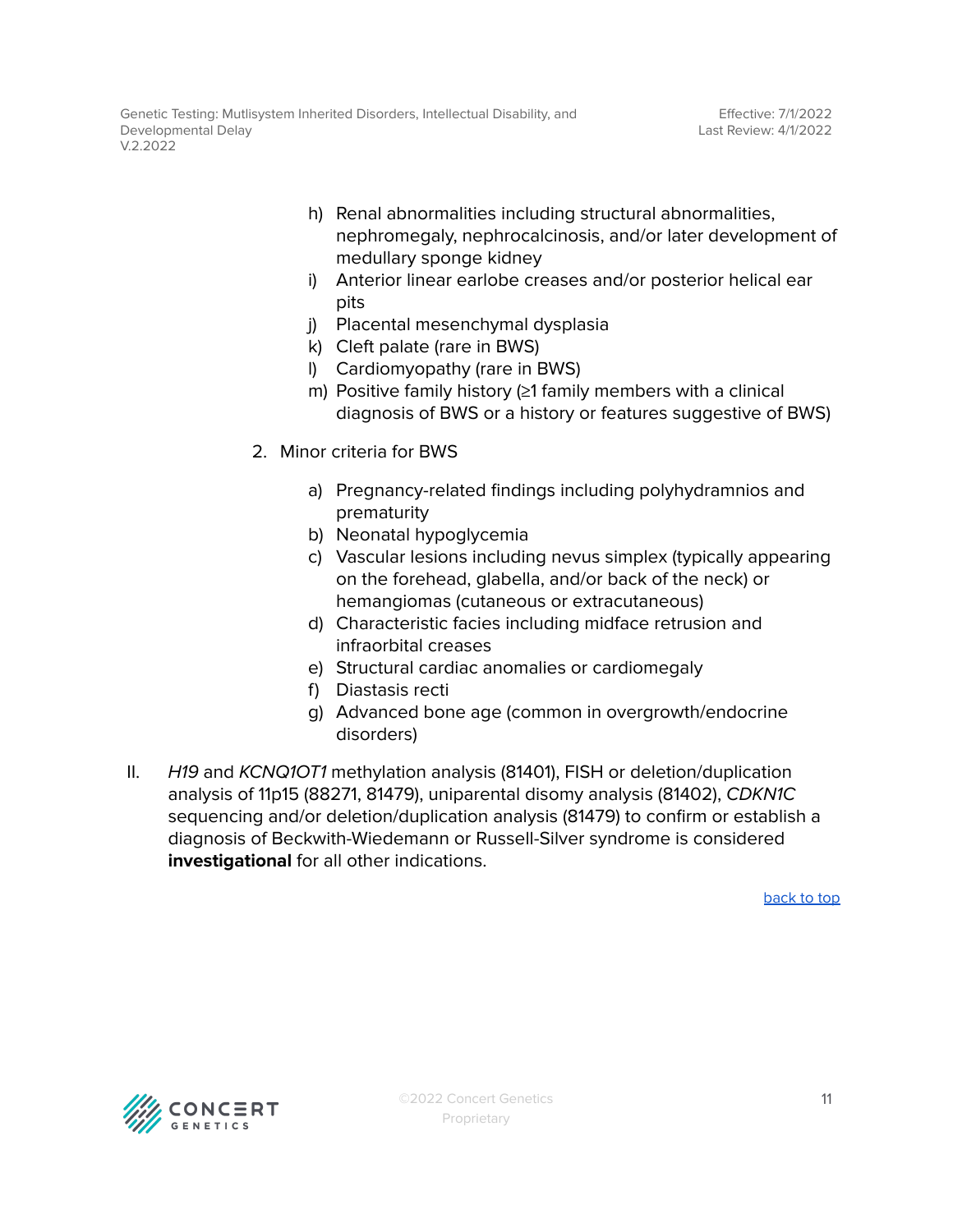# <span id="page-11-0"></span>**CADASIL**

### <span id="page-11-1"></span>**NOTCH3 Sequencing and/or Deletion/Duplication Analysis**

- I. NOTCH3 sequencing and/or deletion/duplication analysis (81406, 81479) to establish or confirm a diagnosis of CADASIL (cerebral autosomal dominant arteriopathy with subcortical infarcts and leukoencephalopathy) is considered **medically necessary** when:
	- A. Unexplained white matter hyperintensities and a family history of stroke and/or vascular dementia, **OR**
	- B. The member has at least one of the following clinical features of CADASIL:
		- 1. Transient ischemic attacks and ischemic stroke
		- 2. Cognitive impairment, manifesting initially with executive dysfunction, with a concurrent stepwise deterioration due to recurrent strokes to vascular dementia
		- 3. Migraine with aura (mean age of onset of 30 years)
		- 4. Psychiatric disturbances, most frequently mood disturbances and apathy, **AND**
	- C. The member has at least one of the following brain imaging findings of CADASIL:
		- 1. Symmetric and progressive white matter hyperintensities, often involving the anterior temporal lobes and external capsules
		- 2. Lacunes of presumed vascular origin
		- 3. Recent subcortical infarcts
		- 4. Dilated perivascular spaces, sometimes referred to as subcortical lacunar lesions
		- 5. Brain atrophy
		- 6. Cerebral microbleeds
- II. NOTCH3 sequencing and/or deletion/duplication analysis (81406, 81479) to establish or confirm a diagnosis of CADASIL (cerebral autosomal dominant arteriopathy with subcortical infarcts and leukoencephalopathy) is considered **investigational** for all other indications.

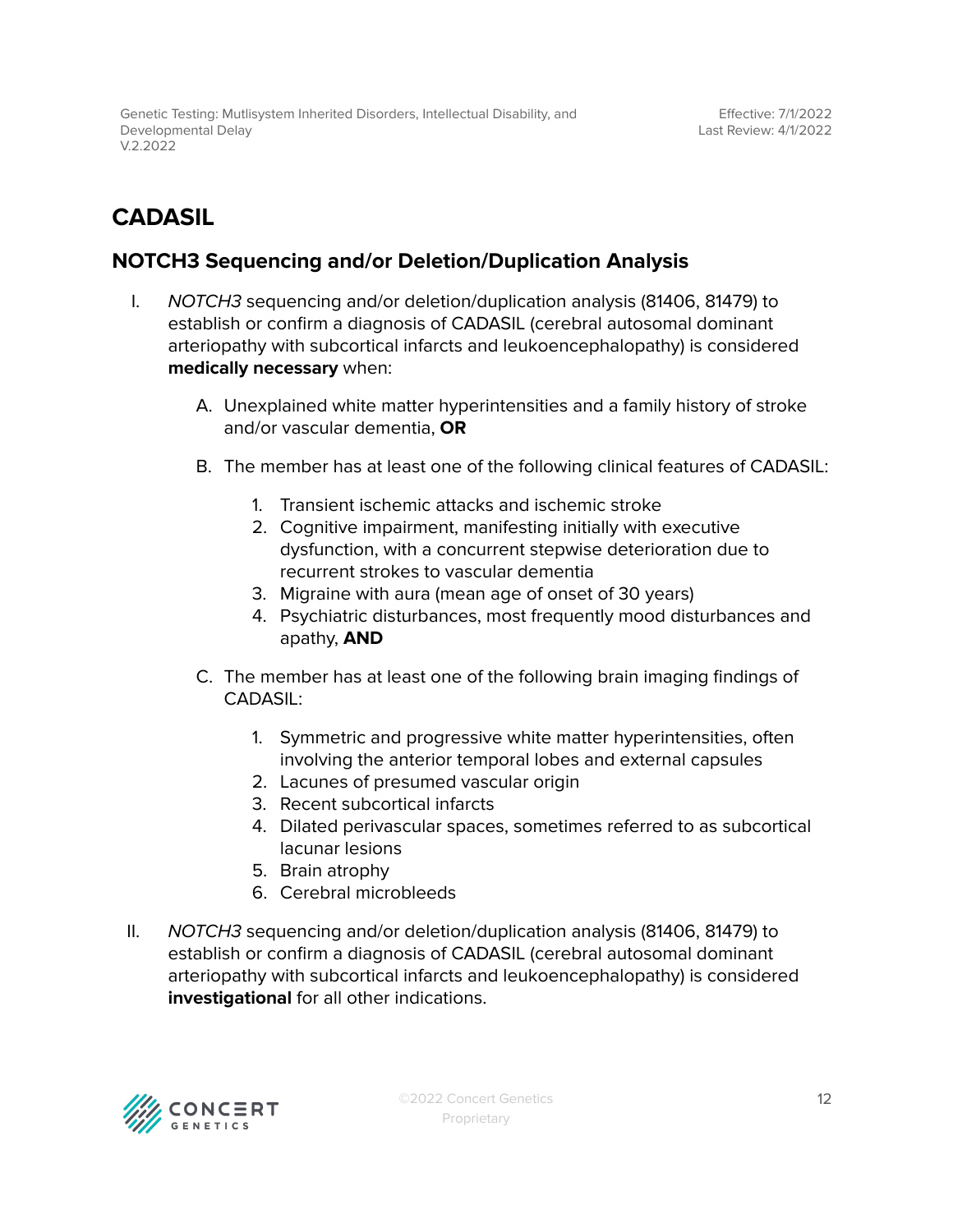# <span id="page-12-0"></span>**CYSTIC FIBROSIS**

### <span id="page-12-1"></span>**CFTR Sequencing and/or Deletion/Duplication Analysis**

- I. CFTR sequencing and/or deletion/duplication analysis (81220, 81222, 81223, S3835) to establish or confirm a diagnosis of cystic fibrosis is considered **medically necessary** when:
	- A. The member has a positive (≥60mmol/L) or inconclusive sweat chloride test (30-59mmol/L), **OR**
	- B. The member has unexplained acute recurrent (2 or more episodes) or chronic pancreatitis with documented elevated amylase or lipase levels.
- II. CFTR sequencing and/or deletion/duplication analysis (81220, 81222, 81223, S3835) to establish or confirm a diagnosis of cystic fibrosis is considered **investigational** for all other indications.

### <span id="page-12-2"></span>**CFTR Intron 9 PolyT and TG Analysis (previously called Intron 8 polyT/TG Analysis)**

- I. CFTR intron 9 polyT and TG analysis (81224) in a member with a diagnosis of cystic fibrosis is considered **medically necessary** when:
	- A. The member has a diagnosis of cystic fibrosis, **AND**
	- B. The member is known to have an R117H variant in the CFTR gene.
- II.  $CFTR$  intron 9 polyT and TG analysis (81224) in a member with a diagnosis of cystic fibrosis is considered **investigational** for all other indications.

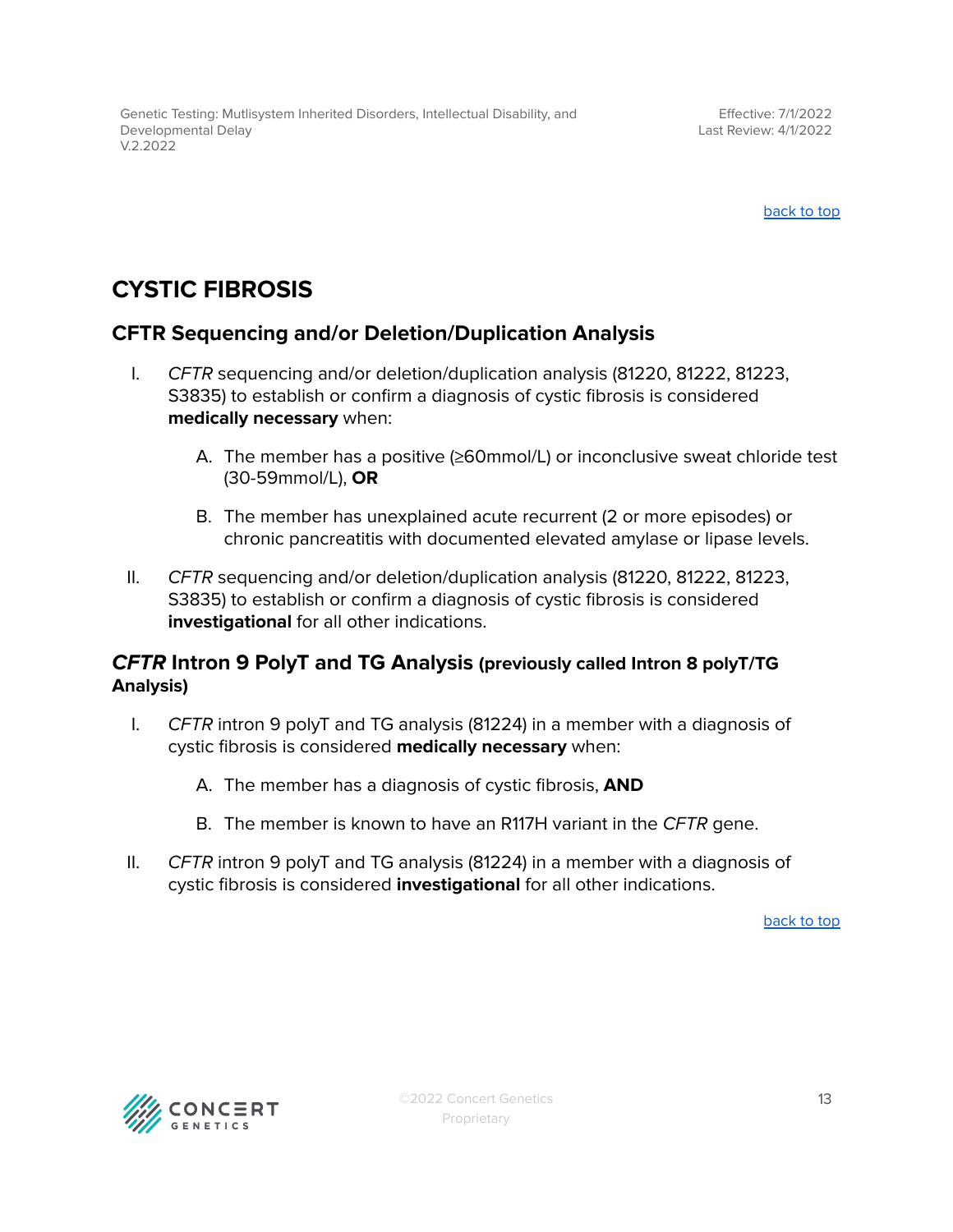# <span id="page-13-0"></span>**CHARGE SYNDROME**

### <span id="page-13-1"></span>**CHD7 Sequencing and/or Deletion/Duplication Analysis**

- I. CHD7 sequencing and/or deletion/duplication analysis (81407, 81479) to establish or confirm a diagnosis of CHARGE syndrome is considered **medically necessary** when:
	- A. The member has at least two of the following:
		- 1. Coloboma of the iris, retina, choroid, and/or disc, and/or anophthalmos or microphthalmos
		- 2. Choanal atresia or stenosis, which may be unilateral or bilateral.
		- 3. Cranial nerve dysfunction or anomaly (hyposmia or anosmia, facial palsy (unilateral or bilateral), sensorineural hearing loss and/or balance problems, hypoplasia or aplasia on imaging, difficulty with sucking/swallowing and aspiration, gut motility problems)
		- 4. Ear malformations (the following are the most common):
			- a) Auricle. Short, wide ear with little or no lobe, "snipped-off" helix, prominent antihelix that is often discontinuous with tragus, triangular concha, decreased cartilage; often protruding and usually asymmetric
			- b) Middle ear. Ossicular malformations (resulting in a typical wedge-shaped audiogram due to mixed sensorineural and conductive hearing loss)
			- c) Temporal bone abnormalities (most commonly determined by temporal bone CT scan). Mondini defect of the cochlea (cochlear hypoplasia), absent or hypoplastic semicircular canals
		- 5. Tracheoesophageal fistula or esophageal atresia
		- 6. Cardiovascular malformation, including conotruncal defects (e.g., tetralogy of Fallot), AV canal defects, and aortic arch anomalies
		- 7. Hypogonadotropic hypogonadism with delayed or absent puberty

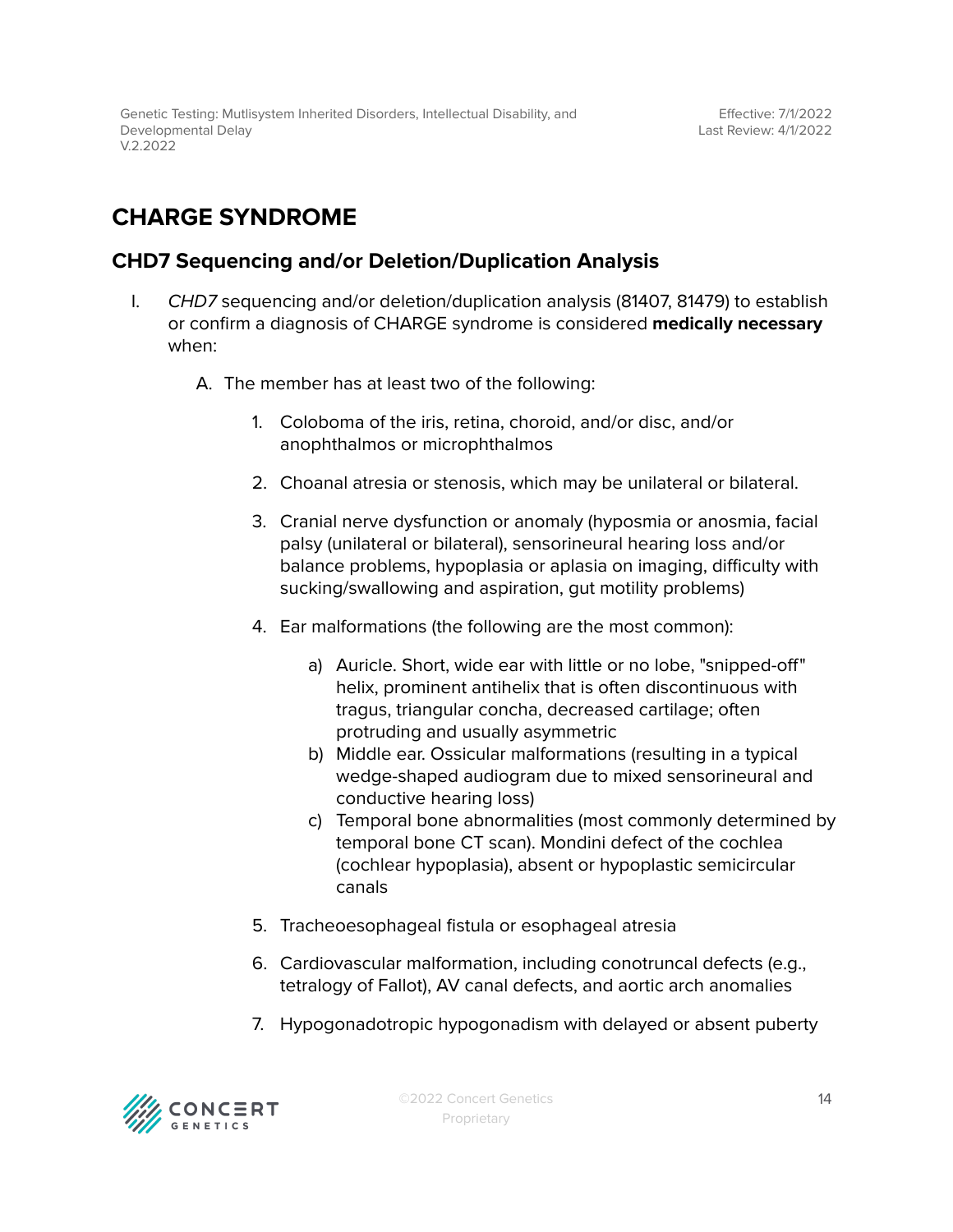- 8. Developmental delay / intellectual disability
- 9. Growth deficiency (short stature)
- 10. Distinctive features:
	- a) Face. Square-shaped with broad forehead, broad nasal bridge, prominent nasal columella, flattened malar area, facial palsy or other asymmetry, cleft lip, and small chin (gets larger and broader with age)
	- b) Neck. Short and wide with sloping shoulders
	- c) Hands. Typically, short, wide palm with hockey-stick crease, short fingers, and finger-like thumb; polydactyly and reduction defects in a small percentage
- 11. Brain MRI showing clivus hypoplasia, hypoplasia of cerebellar vermis
- II. CHD7 sequencing and/or deletion/duplication analysis (81407, 81479) to establish or confirm a diagnosis of CHARGE syndrome is considered **investigational** for all other indications.

### <span id="page-14-0"></span>**FANCONI ANEMIA**

### <span id="page-14-1"></span>**Fanconi Anemia Multigene Panel**

- I. Multigene panel analysis to establish or confirm a genetic diagnosis of Fanconi anemia (81167, 81216, 81479) is considered **medically necessary** when:
	- A. The member has had a positive or inconclusive chromosome breakage analysis, **AND**
	- B. The member displays any of the following clinical features of Fanconi anemia:
		- 1. Prenatal and/or postnatal short stature
		- 2. Abnormal skin pigmentation (e.g., café au lait macules, hypopigmentation)



©2022 Concert Genetics Proprietary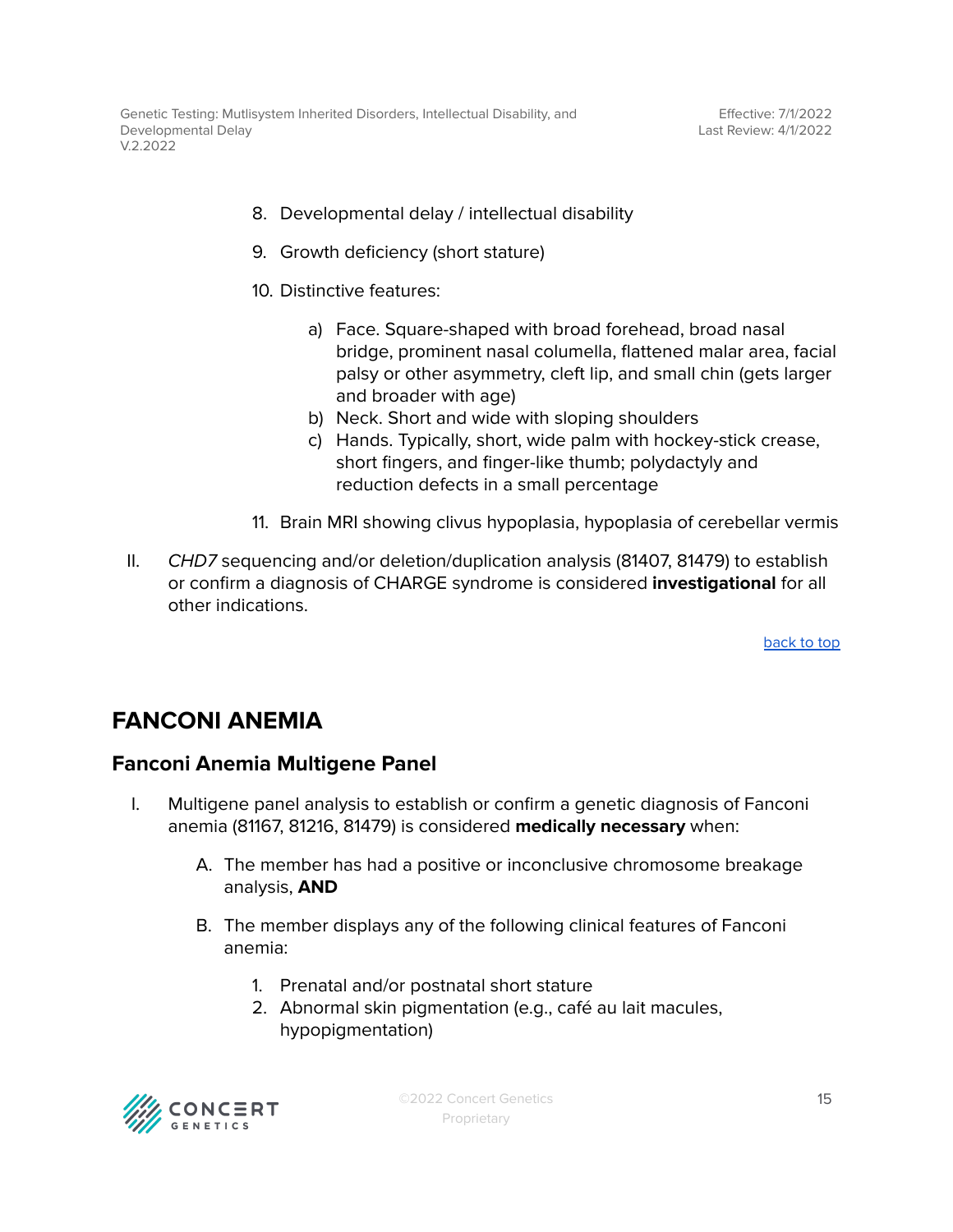- 3. Skeletal malformations (e.g., hypoplastic thumb, hypoplastic radius)
- 4. Microcephaly
- 5. Ophthalmic anomalies
- 6. Genitourinary tract anomalies
- 7. Macrocytosis
- 8. Increased fetal hemoglobin (often precedes anemia)
- 9. Cytopenia (especially thrombocytopenia, leukopenia and neutropenia)
- 10. Progressive bone marrow failure
- 11. Adult-onset aplastic anemia
- 12. Myelodysplastic syndrome (MDS)
- 13. Acute myelogenous leukemia (AML)
- 14. Early-onset solid tumors (e.g., squamous cell carcinomas of the head and neck, esophagus, and vulva; cervical cancer; and liver tumors)
- 15. Inordinate toxicities from chemotherapy or radiation, **AND**
- C. The panel includes, at a minimum, the following genes: FANCA, FANCC, and FANCG
- II. Multigene panel analysis to establish or confirm a genetic diagnosis of Fanconi anemia (81167, 81216, 81479) is considered **investigational** for all other indications.

# <span id="page-15-0"></span>**FRAGILE X SYNDROME**

### <span id="page-15-1"></span>**FMR1 Repeat and Methylation Analysis**

- I. FMR1 repeat and methylation analysis (81243, 81244) to establish or confirm a genetic diagnosis of Fragile X syndrome or Fragile X-associated disorders is considered **medically necessary** when:
	- A. The member has unexplained speech and/or language delay, intellectual disability, or autism spectrum disorder, **OR**
	- B. The member is a female with primary ovarian insufficiency (cessation of menses before age 40), **OR**

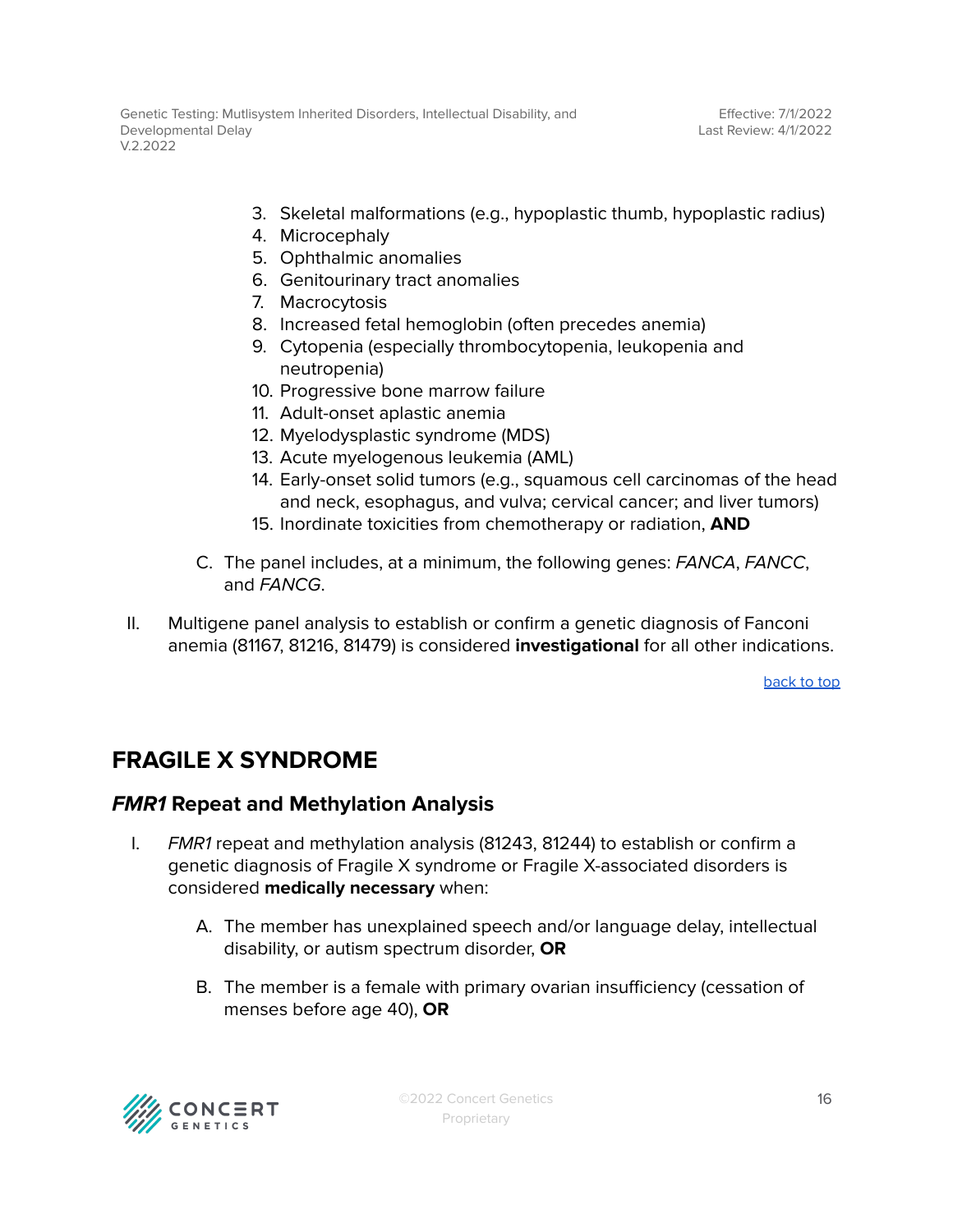- C. The member is  $\geq$  50 years with progressive intention tremor and cerebellar ataxia of unknown origin.
- II. FMR1 repeat and methylation analysis (81243, 81244) to establish or confirm a genetic diagnosis of Fragile X syndrome or Fragile X-associated disorders is considered **investigational** for all other indications.

## <span id="page-16-0"></span>**HEREDITARY HEMORRHAGIC TELANGIECTASIA (HHT)**

### <span id="page-16-1"></span>**Hereditary Hemorrhagic Telangiectasia (HHT) Multigene Panel**

- I. Hereditary hemorrhagic telangiectasia (HHT) multigene panel analysis (81405, 81406, 81479) to establish or confirm a diagnosis of HHT is considered **medically necessary** when:
	- A. The member has any of the following clinical features of HHT:
		- 1. Spontaneous and recurrent nosebleeds (epistaxis)
		- 2. Mucocutaneous telangiectases (small blanchable red spots that are focal dilatations of post-capillary venules or delicate, lacy red vessels composed of markedly dilated and convoluted venules) at characteristic sites, including lips, oral cavity, fingers, and nose.
		- 3. Visceral arteriovenous malformation (AVM), **AND**
	- B. The panel includes, at a minimum, the following genes: ACVRL1 and ENG.
- II. Hereditary hemorrhagic telangiectasia (HHT) multigene panel analysis (81405, 81406, 81479) to establish or confirm a diagnosis of HHT is considered **investigational** for all other indications.

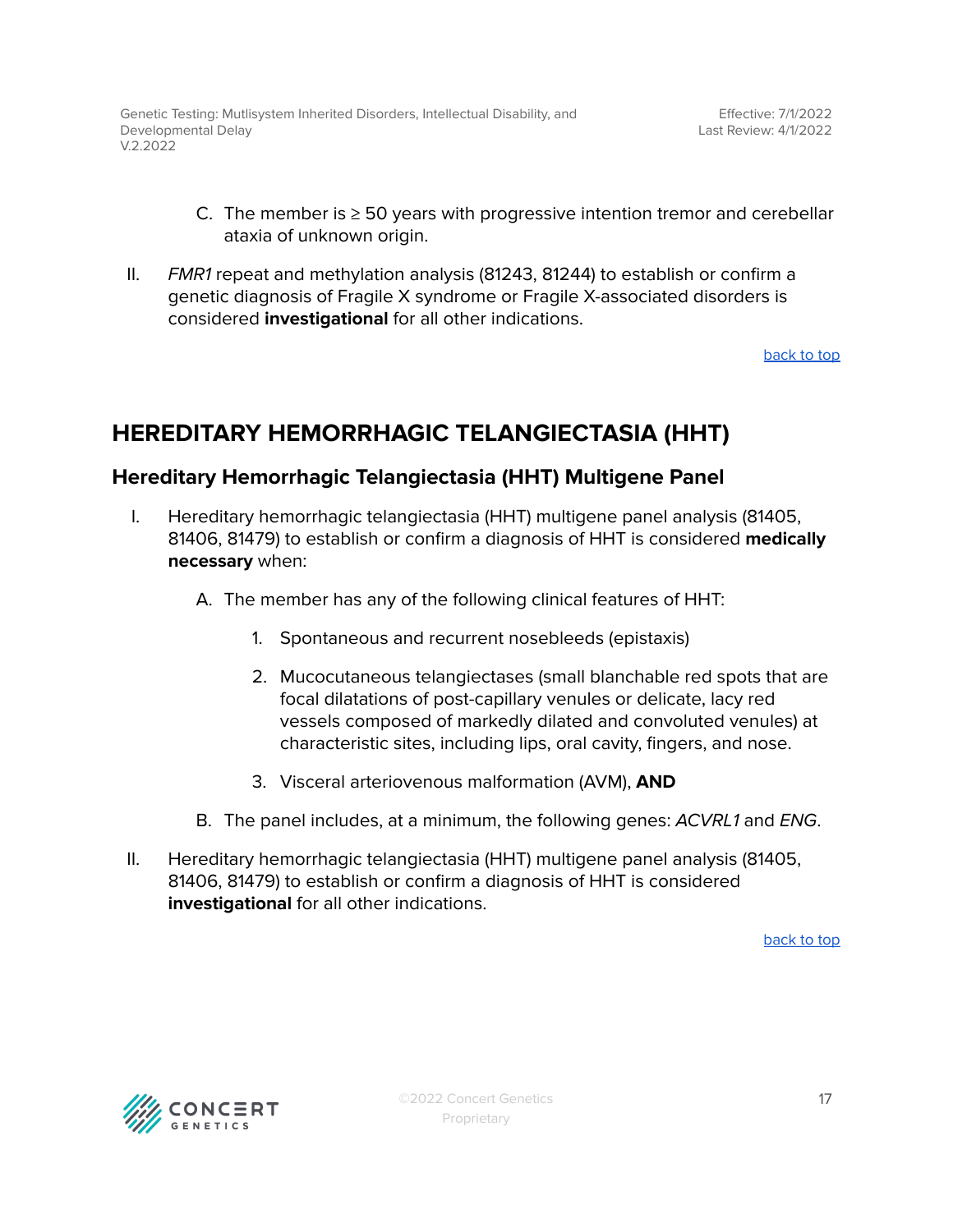# <span id="page-17-0"></span>**LEGIUS SYNDROME**

### <span id="page-17-1"></span>**SPRED1 Sequencing and/or Deletion/Duplication Analysis**

- I. SPRED1 sequencing and/or deletion/duplication analysis (81405) to establish or confirm a diagnosis of Legius syndrome is considered **medically necessary** when:
	- A. The member has multiple café au lait macules, **AND**
	- B. The member's personal and family history do not include any of the non-pigmentary clinical diagnostic manifestations of neurofibromatosis type 1 (NF1) (e.g., Lisch nodules, neurofibromas, optic nerve glioma, sphenoid wing dysplasia, long bone dysplasia), **AND**
	- C. The member has previously undergone genetic testing of NF1 and the results were negative.
- II. SPRED1 sequencing and/or deletion/duplication analysis (81405, 81479) to establish or confirm a diagnosis of Legius syndrome is considered **investigational** for all other indications.

[back](#page-0-0) to top

## <span id="page-17-2"></span>**NEUROFIBROMATOSIS**

### <span id="page-17-3"></span>**NF1 or NF2 Sequencing and/or Deletion/Duplication Analysis or Multigene Panel**

- I. NF1 or NF2 sequencing and/or deletion/duplication analysis (81405, 81406, 81408) or multigene panel analysis (81405, 81406, 81407, 81479) is considered **medically necessary** when:
	- A. The member has any of the following clinical features of neurofibromatosis:
		- 1. Six or more café au lait macules (>5 mm in greatest diameter in prepubertal individuals and >15 mm in greatest diameter in postpubertal individuals)

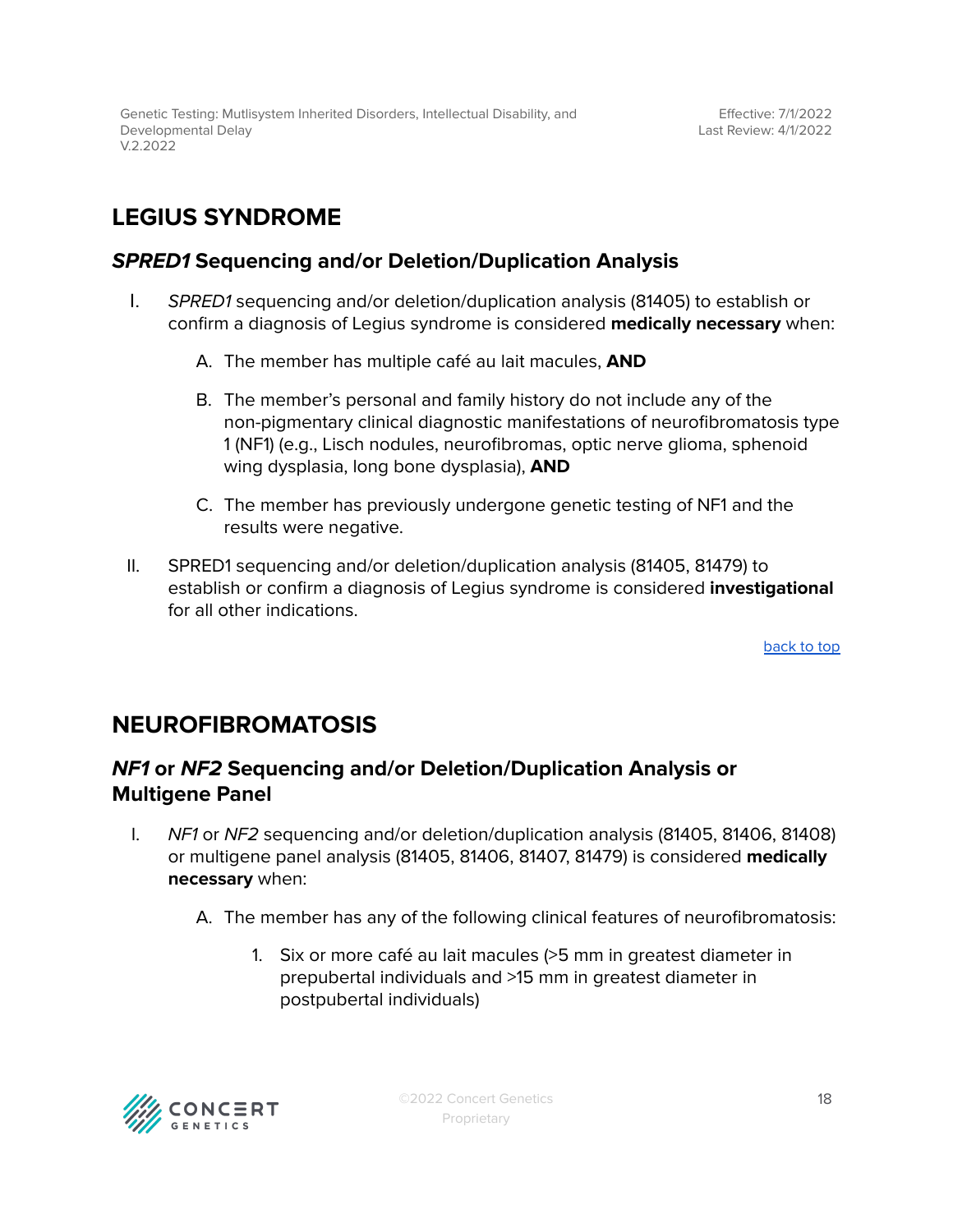- 2. Two or more neurofibromas of any type or one plexiform neurofibroma
- 3. Freckling in the axillary or inguinal regions
- 4. Optic glioma
- 5. Two or more Lisch nodules (iris hamartomas)
- 6. A distinctive osseous lesion such as sphenoid dysplasia or tibial pseudarthrosis
- 7. Bilateral vestibular schwannomas
- 8. Unilateral vestibular schwannoma, **AND**
	- a) Any two of the following: meningioma, schwannoma, glioma, neurofibroma, cataract in the form of subcapsular lenticular opacities or cortical wedge cataract
- 9. Multiple meningiomas, **AND**
	- a) Unilateral vestibular schwannoma, **OR**
	- b) Any two of the following: schwannoma, glioma, neurofibroma, cataract in the form of subcapsular lenticular opacities or cortical wedge cataract
- II. NF1 or NF2 sequencing and/or deletion/duplication analysis (81408) or multigene panel analysis is considered **investigational** for all other indications.

## <span id="page-18-0"></span>**NOONAN SPECTRUM DISORDERS**

### <span id="page-18-1"></span>**Noonan Spectrum Disorders Multigene Panel**

I. The use of a multigene panel to confirm or establish a diagnosis of a Noonan spectrum disorder (e.g., Noonan syndrome, Legius syndrome, Costello syndrome,

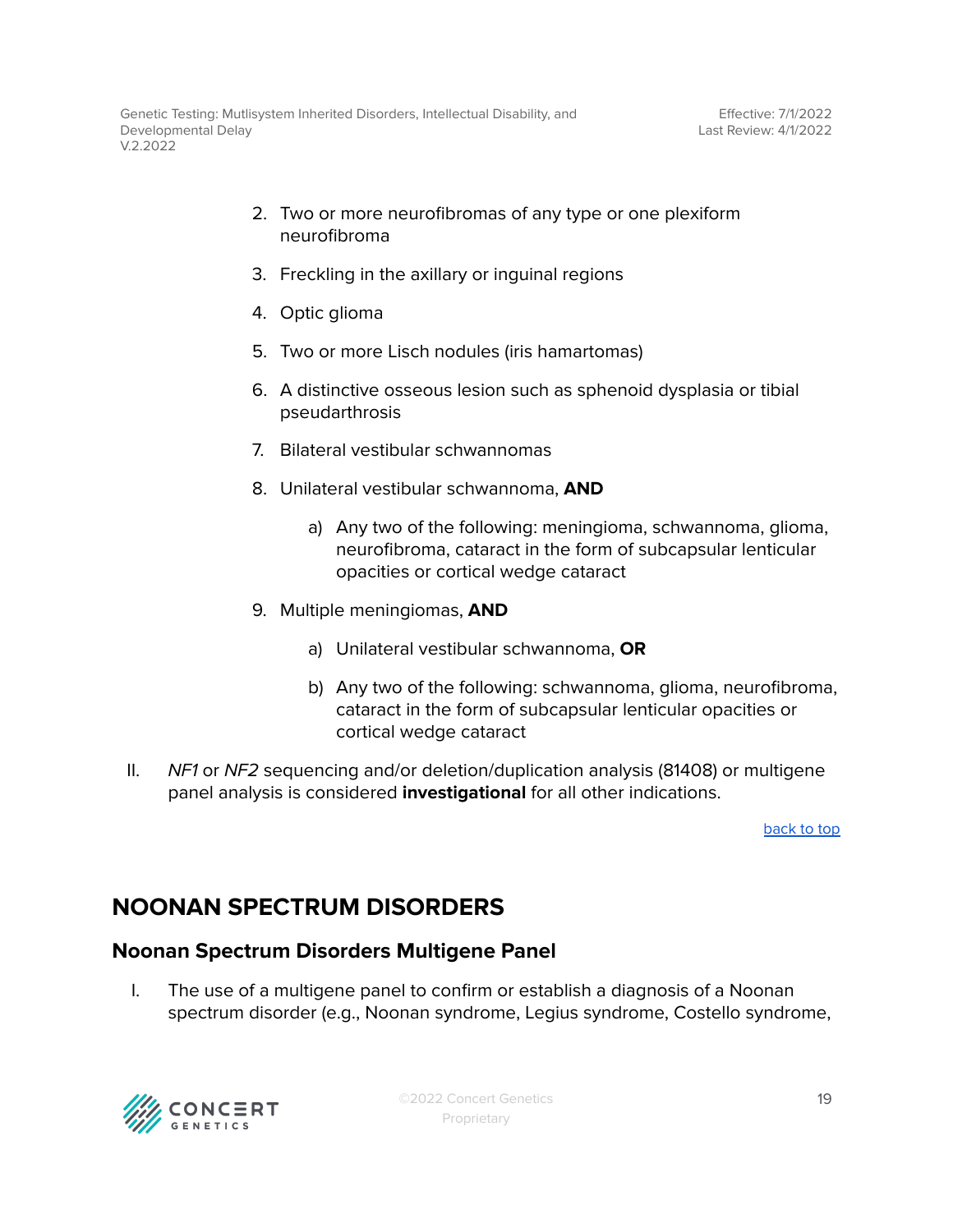Cardio-facial-cutaneous syndrome, NF1-related Noonan syndrome) (81442) is considered **medically necessary** when:

- A. The member has any of the following clinical features of Noonan spectrum disorders:
	- 1. Characteristic facies (low-set, posteriorly rotated ears with fleshy helices, vivid blue or blue-green irises, wide-spaced, down slanted eyes, epicanthal folds, ptosis)
	- 2. Short stature
	- 3. Congenital heart defect (most commonly pulmonary valve stenosis, atrial septal defect, and/or hypertrophic cardiomyopathy)
	- 4. Developmental delay
	- 5. Broad or webbed neck
	- 6. Unusual chest shape with superior pectus carinatum, inferior pectus excavatum
	- 7. Widely set nipples
	- 8. Cryptorchidism in males
	- 9. Lentigines
	- 10. Café au lait macules
- B. The panel includes, at a minimum, the following genes: PTPN11, SOS1, RAF1, and RIT1.
- II. The use of a multigene panel to confirm or establish a diagnosis of a Noonan spectrum disorder (e.g., Noonan syndrome, Legius syndrome, Costello syndrome, Cardio-facial-cutaneous syndrome, NF1-related Noonan syndrome) (81442) is considered **investigational** for all other indications.

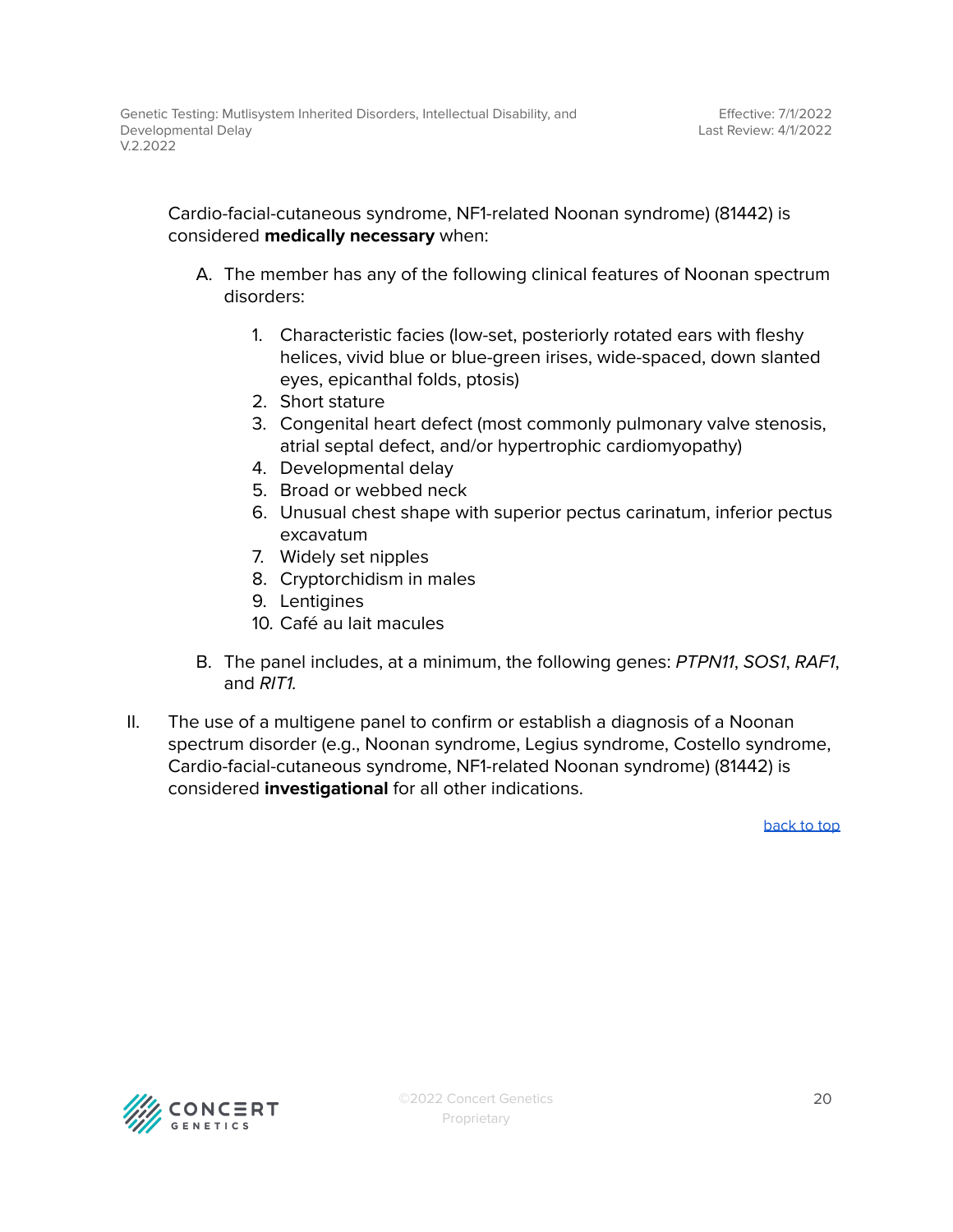## <span id="page-20-0"></span>**PIK3CA-Related Segmental Overgrowth and Related Syndromes**

### **PIK3CA Sequencing and/or Deletion/Duplication Analysis**

- I. PIK3CA sequencing and/or deletion/duplication analysis (81479) to establish a diagnosis of PIK3CA-Related Segmental Overgrowth is considered **medically necessary** when:
	- A. The member displays two or more of the following clinical features
		- 1. Sporadic and mosaic overgrowth in adipose, muscle, nerve, or skeletal tissues
		- 2. Vascular malformations including capillary, venous, arteriovenous malformation, or lymphatic.
		- 3. Epidermal nevus, **OR**
	- B. The member displays one or more of the following clinical features, with a congenital or early childhood onset
		- 1. Large isolated lymphatic malformation
		- 2. Isolated macrodactyly OR overgrown splayed feet/ hands, overgrown limbs
		- 3. Truncal adipose overgrowth
		- 4. Hemimegalencephaly (bilateral)/ dysplastic megalencephaly/ focal cortical dysplasia
		- 5. Epidermal nevus
		- 6. Seborrheic keratoses
	- C. Benign lichenoid keratoses
- II. PIK3CA sequencing and/or deletion/duplication analysis (81479) to establish a diagnosis of PIK3CA-Related Segmental Overgrowth is considered **investigational** for all other indications.

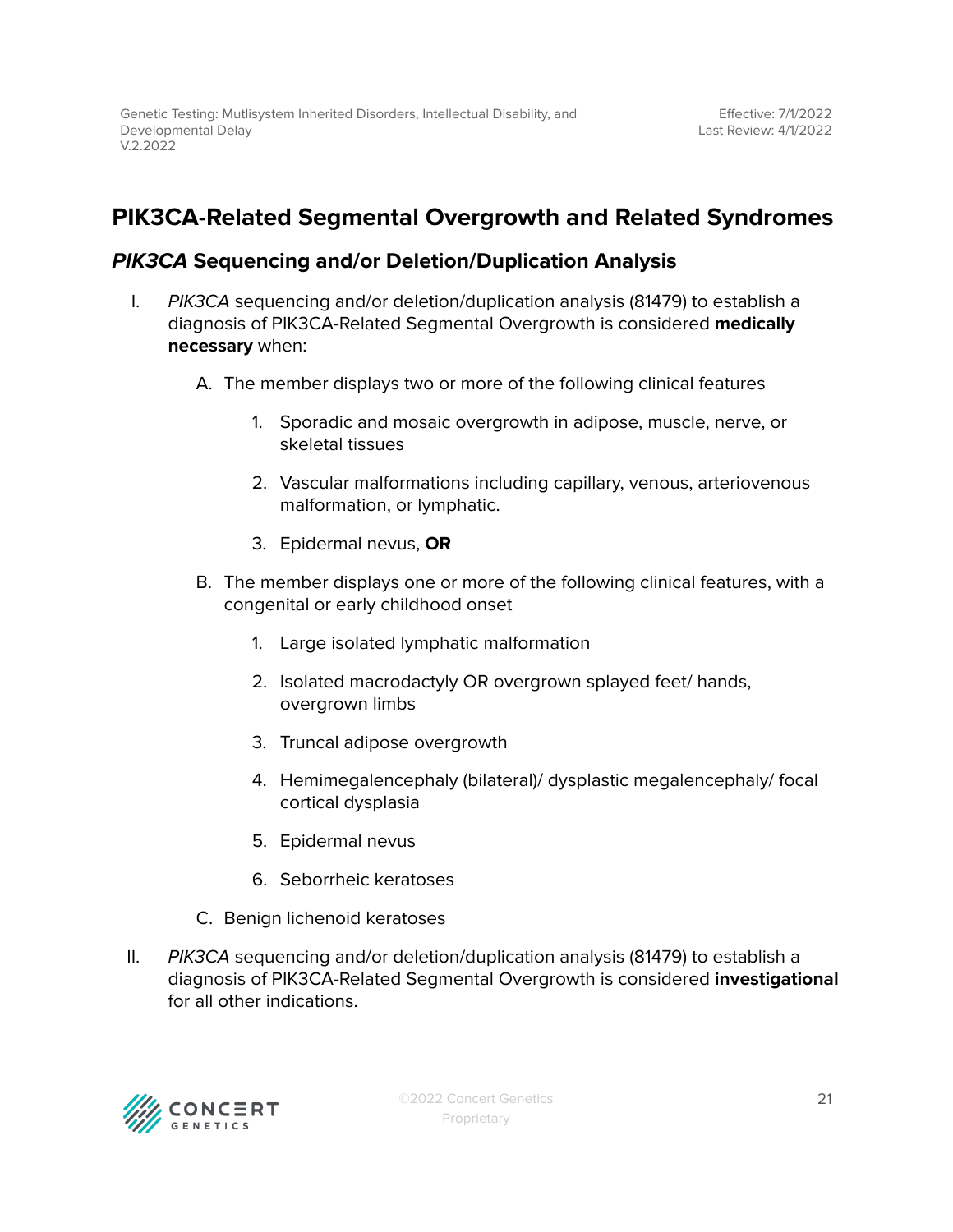Genetic Testing: Mutlisystem Inherited Disorders, Intellectual Disability, and Developmental Delay V.2.2022

Effective: 7/1/2022 Last Review: 4/1/2022

**Note**: Because the vast majority of reported PIK3CA pathogenic variants are mosaic and acquired, more than one tissue type may need to be tested (e.g., blood, skin, saliva). Failure to detect a PIK3CA pathogenic variant does not exclude a clinical diagnosis of PIK3CA-associated segmental overgrowth disorders in individuals with suggestive features, given that low-level mosaicism is observed in many individuals.

[back](#page-0-0) to top

### <span id="page-21-0"></span>**RETT SYNDROME**

### <span id="page-21-1"></span>**MECP2 Sequencing and/or Deletion/Duplication Analysis**

- I. MECP2 sequencing and/or deletion/duplication analysis (81302, 81304, 0234U) to establish or confirm a diagnosis of Rett syndrome is considered **medically necessary** when:
	- A. The member experienced a period of developmental regression (range: ages 1-4 years) followed by recovery or stabilization (range: ages 2-10 years), **AND**
	- B. The member has any of the following:
		- 1. Partial or complete loss of acquired purposeful hand skills
		- 2. Partial or complete loss of acquired spoken language or language skill (e.g., babble)
		- 3. Gait abnormalities: impaired (dyspraxic) or absence of ability
		- 4. Stereotypic hand movements including hand wringing/squeezing, clapping/tapping, mouthing, and washing/rubbing automatisms, **AND**
	- C. The member does **not** have either of the following:
		- 1. Brain injury secondary to peri- or postnatal trauma, neurometabolic disease, or severe infection that causes neurologic problems
		- 2. Grossly abnormal psychomotor development in the first six months of life, with early milestones not being met.

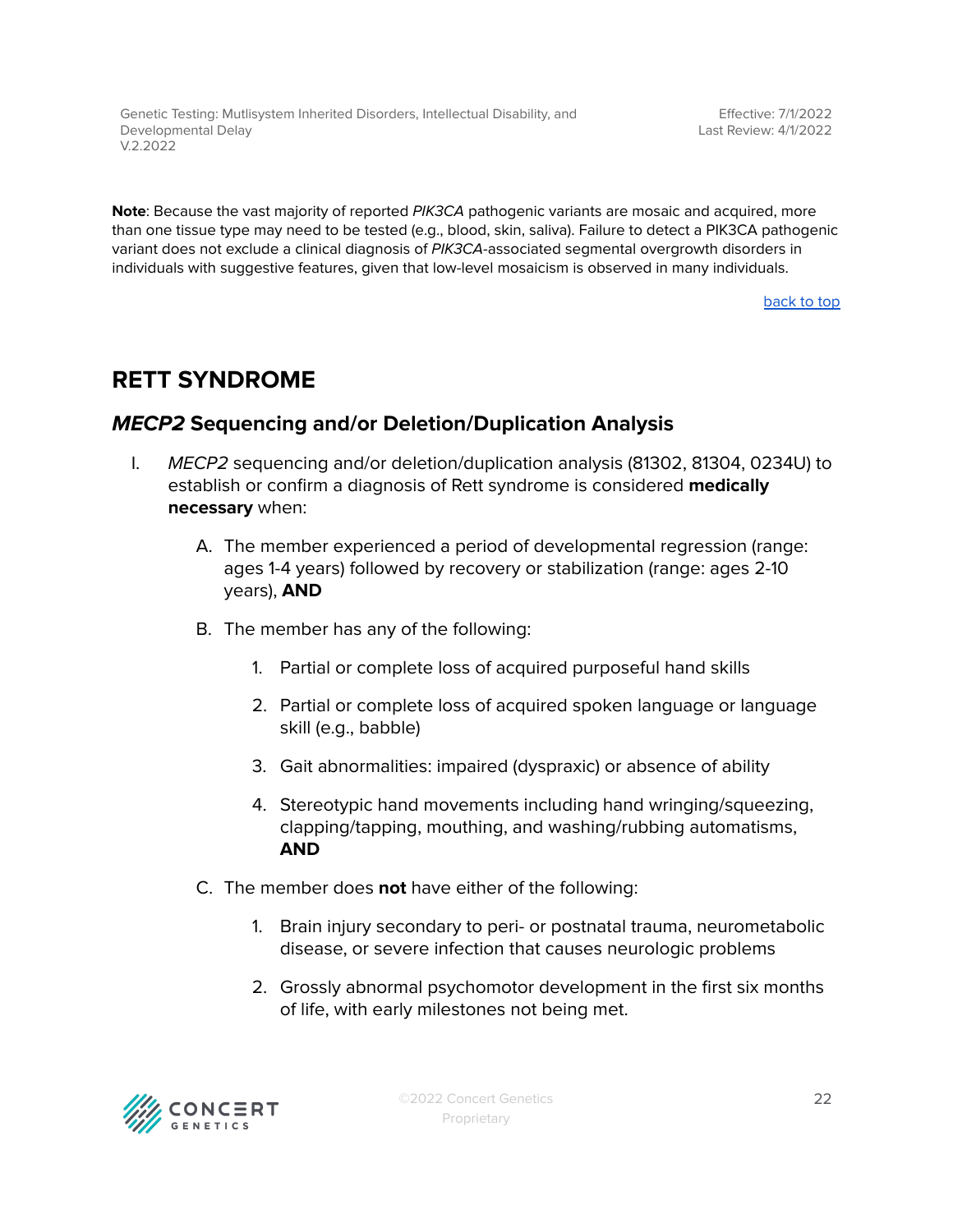II. MECP2 sequencing and/or deletion/duplication analysis (81302, 81304, 0234U) to establish or confirm a diagnosis of Rett syndrome is considered **investigational** for all other indications.

[back](#page-0-0) to top

# <span id="page-22-0"></span>**TUBEROUS SCLEROSIS COMPLEX (TSC)**

### <span id="page-22-1"></span>**TSC1 and TSC2 Sequencing and/or Deletion Duplication Analysis**

- I. TSC1 and TSC2 sequencing and/or deletion/duplication analysis (81405, 81406, 81407) to establish or confirm a diagnosis of Tuberous Sclerosis Complex is considered **medically necessary** when:
	- A. The member has at least one of the following major features of TSC:
		- 1. Three or more Angiofibromas or fibrous cephalic plaque
		- 2. Cardiac rhabdomyoma
		- 3. Multiple cortical tubers and/or radial migration lines
		- 4. Hypomelanotic macules (3 to >5 mm in diameter)
		- 5. Lymphangioleiomyomatosis (LAM)
		- 6. Multiple retinal nodular hamartomas
		- 7. Renal angiomyolipoma
		- 8. Shagreen patch
		- 9. Subependymal giant cell astrocytoma (SEGA)
		- 10. Subependymal nodules (SENs)
		- 11. Two or more Ungual fibromas, **OR**
	- B. The member has at least one of the following minor features of TSC:
		- 1. "Confetti" skin lesions (numerous 1- to 3-mm hypopigmented macules scattered over regions of the body such as the arms and legs)
		- 2. Four or more Dental enamel pits
		- 3. Two or more Intraoral fibromas
		- 4. Multiple renal cysts
		- 5. Nonrenal hamartomas

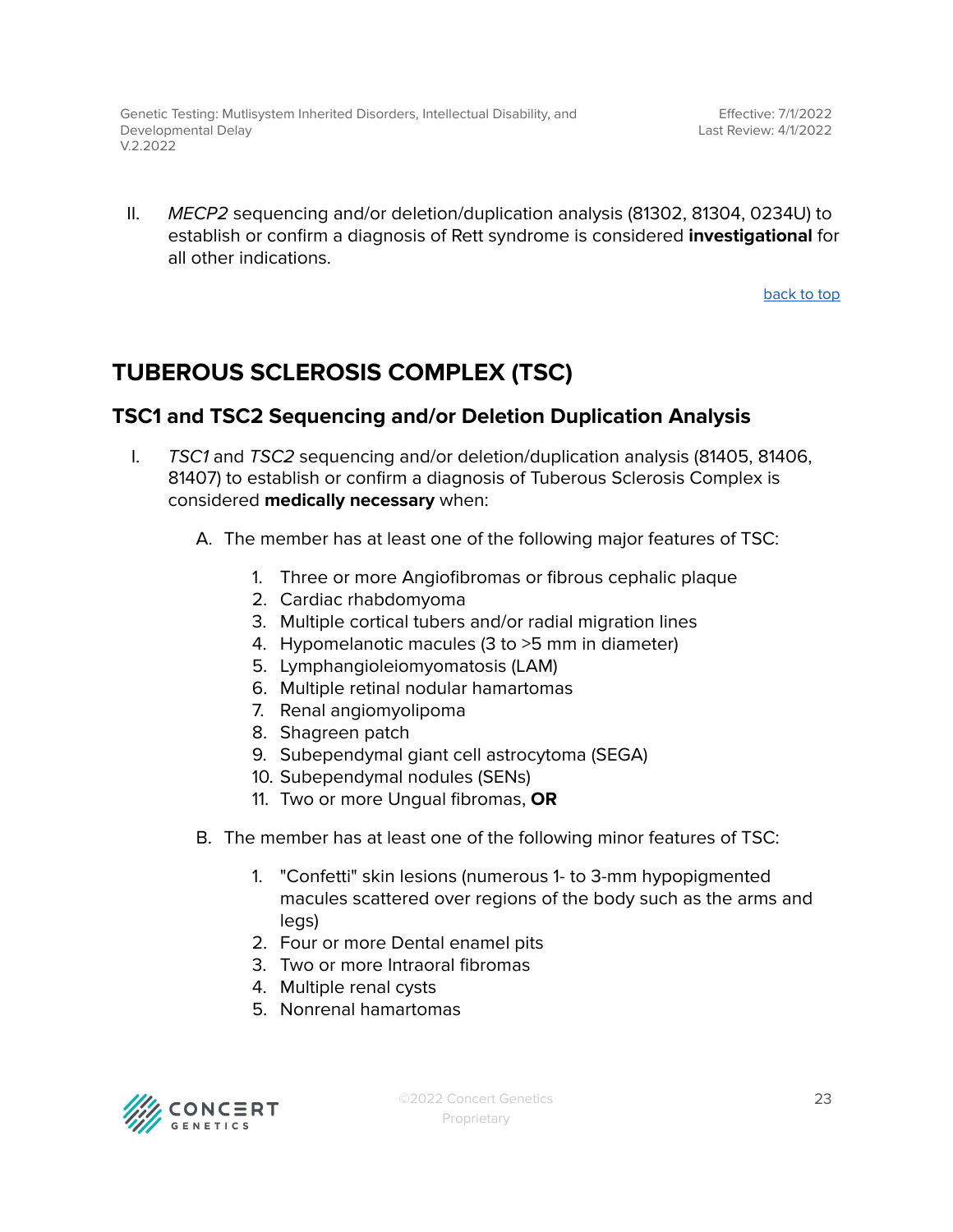Effective: 7/1/2022 Last Review: 4/1/2022

- 6. Retinal achromic patch
- 7. Sclerotic bone lesions
- II. TSC1 and TSC2 sequencing and/or deletion/duplication analysis (81405, 81406, 81407) to establish or confirm a diagnosis of Tuberous Sclerosis Complex is considered **investigational** for all other indications.

[back](#page-0-0) to top

## <span id="page-23-0"></span>**OTHER COVERED MULTISYSTEM INHERITED DISORDERS**

The following is a list of conditions that have a known genetic association. Due to their relative rareness, it may be appropriate to cover these genetic tests to establish or confirm a diagnosis.

- I. Genetic testing to establish or confirm one of the following multisystem inherited disorders to guide management is considered **medically necessary** when the member demonstrates clinical features\* consistent with the disorder (the list is not meant to be comprehensive, see II below):
	- A. Alagille [syndrome](https://www.ncbi.nlm.nih.gov/books/NBK1273/)
	- B. Alport [syndrome](https://www.ncbi.nlm.nih.gov/books/NBK1207/)
	- C. [Branchiootorenal](https://www.ncbi.nlm.nih.gov/books/NBK1380/) spectrum disorder
	- D. Capillary [malformation-arteriovenous](https://www.ncbi.nlm.nih.gov/books/NBK52764/) malformation syndrome (CM-AVM [syndrome\)](https://www.ncbi.nlm.nih.gov/books/NBK52764/)
	- E. Cerebral cavernous [malformations](https://www.ncbi.nlm.nih.gov/books/NBK1293/)
	- F. [Coffin-Siris](https://www.ncbi.nlm.nih.gov/books/NBK131811/) syndrome
	- G. Cornelia de Lange [syndrome](https://www.ncbi.nlm.nih.gov/books/NBK1104/)
	- H. FGFR2 [craniosynostosis](https://www.ncbi.nlm.nih.gov/books/NBK1455/) syndromes
	- I. [Holoprosencephaly](https://www.ncbi.nlm.nih.gov/books/NBK1530/)
	- J. [Holt-Oram](https://www.ncbi.nlm.nih.gov/books/NBK1111/) syndrome
	- K. [Hypohidrotic](https://www.ncbi.nlm.nih.gov/books/NBK1112/) ectodermal dysplasia
	- L. [Incontinentia](https://www.ncbi.nlm.nih.gov/books/NBK1472/) pigmenti
	- M. Joubert and [Meckel-Gruber](https://www.ncbi.nlm.nih.gov/books/NBK1325/) syndromes
	- N. Kabuki [syndrome](https://www.ncbi.nlm.nih.gov/books/NBK62111/)
	- O. MYH9-related [disorders](https://www.ncbi.nlm.nih.gov/books/NBK2689/)
	- P. Proteus [syndrome](https://www.ncbi.nlm.nih.gov/books/NBK99495/)

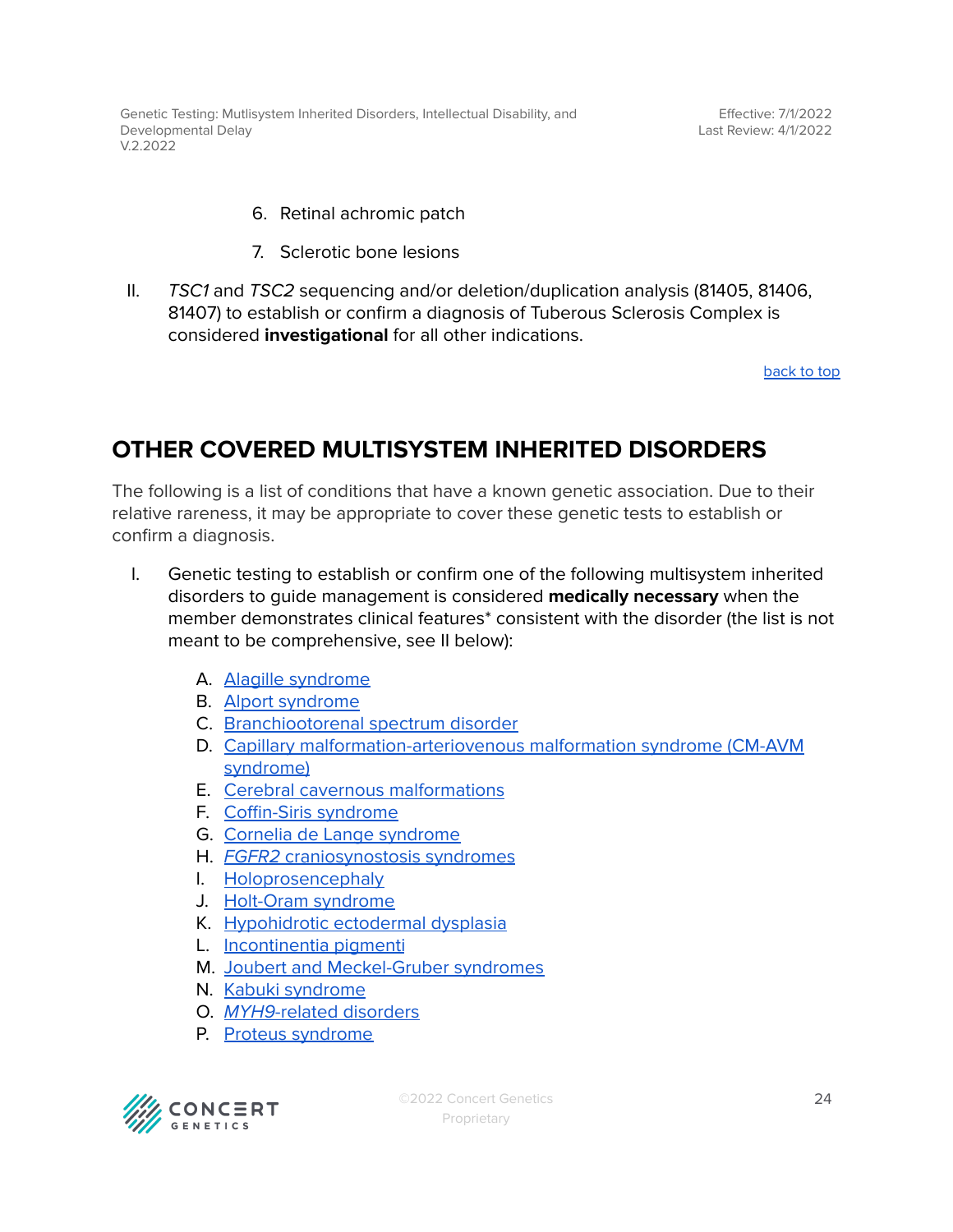Genetic Testing: Mutlisystem Inherited Disorders, Intellectual Disability, and Developmental Delay V.2.2022

Effective: 7/1/2022 Last Review: 4/1/2022

- Q. [Pseudoxanthoma](https://www.ncbi.nlm.nih.gov/books/NBK1113/) elasticum
- R. [Rubinstein-Taybi](https://www.ncbi.nlm.nih.gov/books/NBK1526/) syndrome
- S. [Schwannomatosis](https://www.ncbi.nlm.nih.gov/books/NBK487394/)
- T. SHOX [deficiency](https://www.ncbi.nlm.nih.gov/books/NBK1215/) disorders
- U. [Waardenburg](https://www.ncbi.nlm.nih.gov/books/NBK1531/) syndrome
- II. Genetic testing to establish or confirm the diagnosis of all other multisystem inherited disorders not specifically discussed within this or another medical policy will be evaluated by the criteria outlined in General Approach to Genetic Testing (see policy coverage criteria).

\*Clinical features for a specific disorder may be outlined in resources such as [GeneReviews,](https://www.ncbi.nlm.nih.gov/books/NBK1116/) [OMIM](https://www.omim.org/), National Library of [Medicine,](https://medlineplus.gov/) Genetics Home [Reference](https://medlineplus.gov/genetics/) or other scholarly source.

[back](#page-0-0) to top

# <span id="page-24-0"></span>**NOTES AND DEFINITIONS**

- 1. **Close relatives** include first, second, and third degree blood relatives on the same side of the family:
	- a. **First-degree relatives** are parents, siblings, and children
	- b. **Second-degree relatives** are grandparents, aunts, uncles, nieces, nephews, grandchildren, and half siblings
	- c. **Third-degree relatives** are great grandparents, great aunts, great uncles, great grandchildren, and first cousins
- 2. **Autism spectrum disorders**: is defined in the DSM V as persistent deficits in social communication and social interaction across multiple contexts, as manifested by the following, currently or by history:
	- a. Deficits in social-emotional reciprocity, ranging, for example, from abnormal social approach and failure of normal back-and-forth conversation; to reduced sharing of interests, emotions, or affect; to failure to initiate or respond to social interactions.
	- b. Deficits in nonverbal communicative behaviors used for social interaction, ranging, for example, from poorly integrated verbal and nonverbal

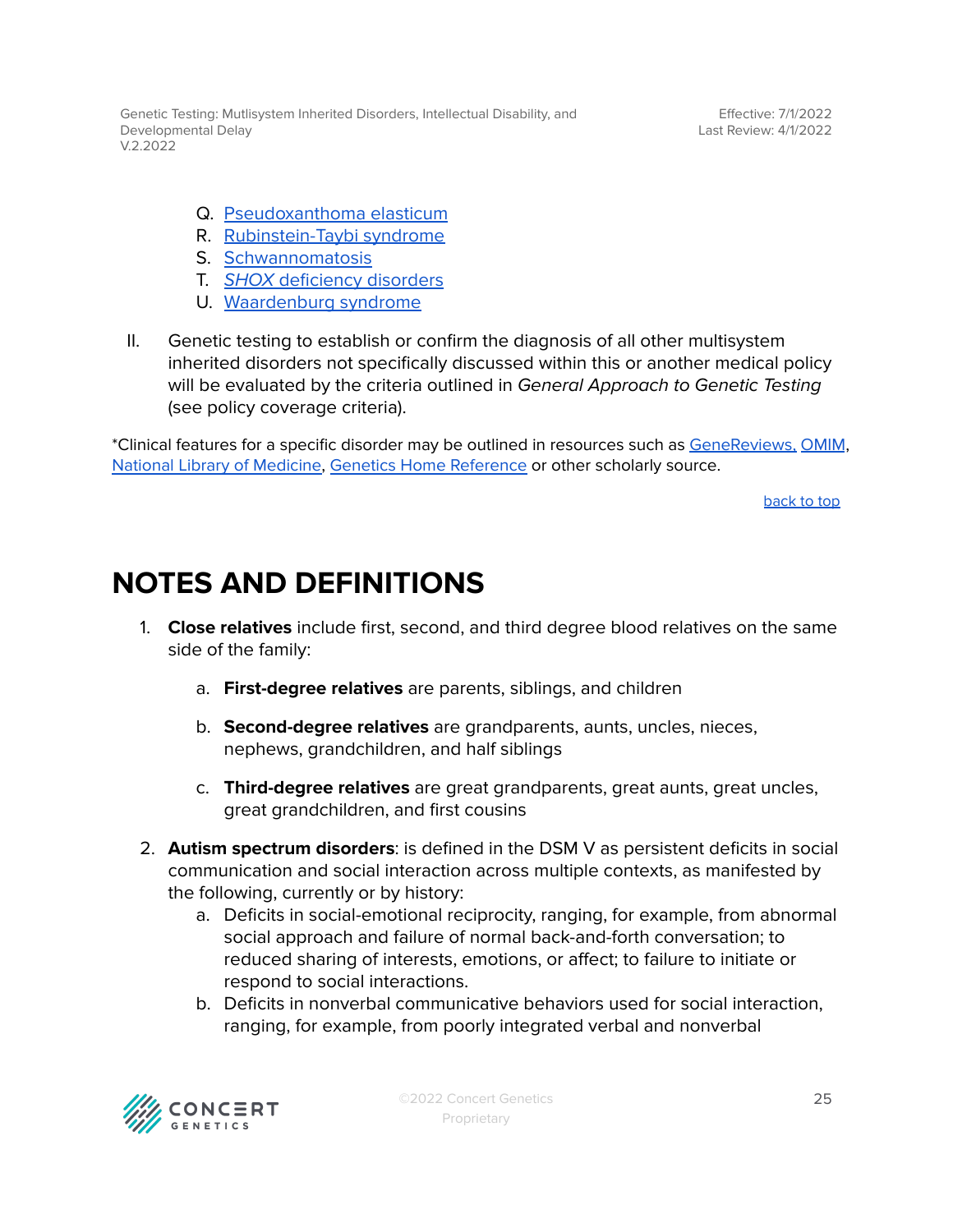communication; to abnormalities in eye contact and body language or deficits in understanding and use of gestures; to a total lack of facial expressions and nonverbal communication.

- c. Deficits in developing, maintaining, and understanding relationships, ranging, for example, from difficulties adjusting behavior to suit various social contexts; to difficulties in sharing imaginative play or in making friends; to absence of interest in peers.
- 3. **Congenital anomalies** according to ACMG are multiple anomalies not specific to a well-delineated genetic syndrome. These anomalies are structural or functional abnormalities usually evident at birth, or shortly thereafter, and can be consequential to an individual's life expectancy, health status, physical or social functioning, and typically require medical intervention.
- 4. **Developmental delay** is a slow-to-meet or not reaching milestones in one or more of the areas of development (communication, motor, cognition, social-emotional, or, adaptive skills) in the expected way for a child's age
- 5. **Intellectual disability** (ID) is is defined by the DSM V as
	- a. Deficits in intellectual functions, such as reasoning, problem solving, planning, abstract thinking, judgment, academic learning, and learning from experience, confirmed by both clinical assessment and individualized, standardized intelligence testing.
	- b. Deficits in adaptive functioning that result in failure to meet developmental and sociocultural standards for personal independence and social responsibility. Without ongoing support, the adaptive deficits limit functioning in one or more activities of daily life, such as communication, social participation, and independent living, across multiple environments, such as home, school, work, and community.
	- c. Onset of intellectual and adaptive deficits during the developmental period.

# **BACKGROUND AND RATIONALE**

**Practice Guidelines and Position Statements**

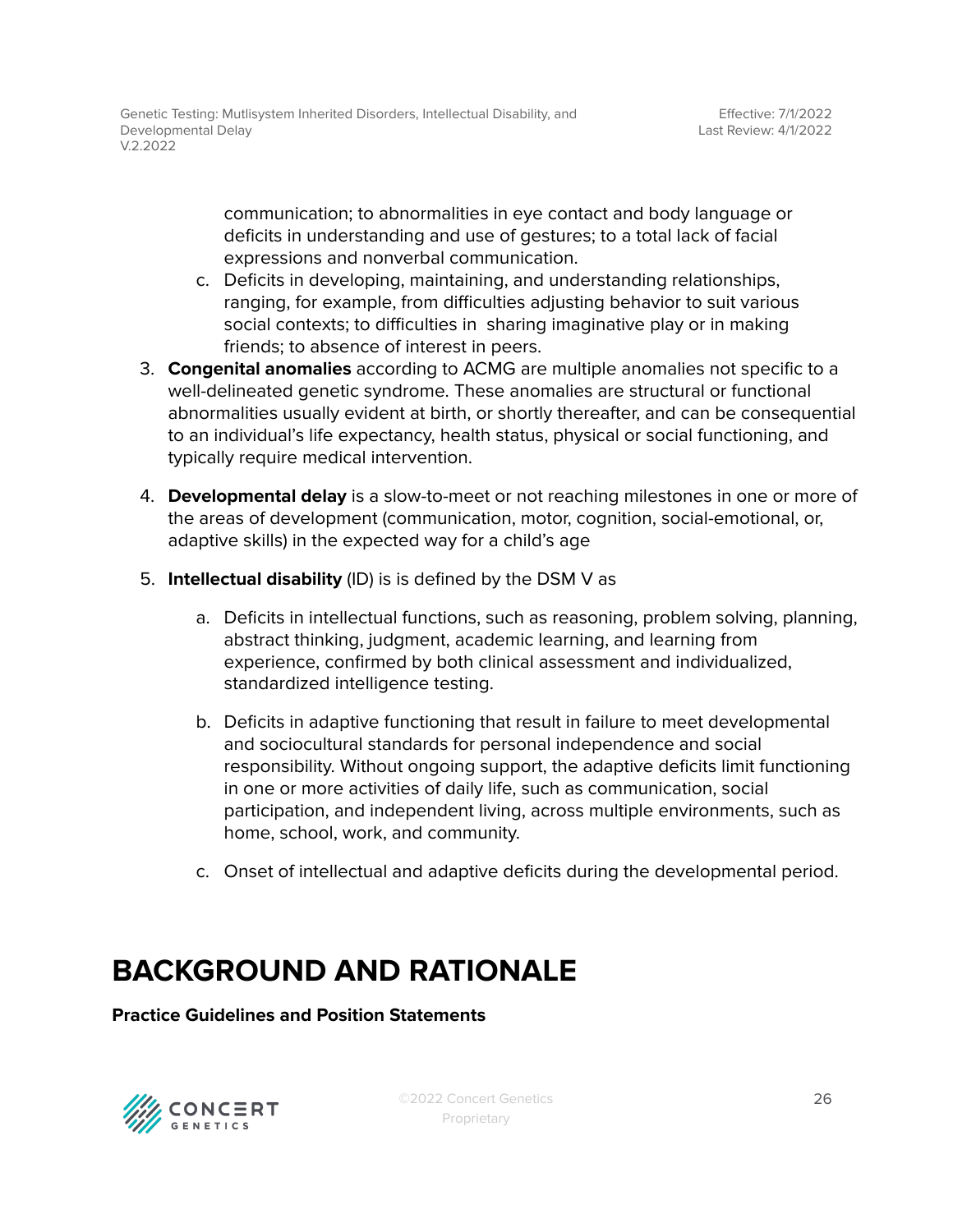#### Chromosomal Microarray Analysis, DD/ID/ASD panels

#### American Academy of Pediatrics

The American Academy of Pediatrics (2014) issued a clinical report on the optimal medical genetics evaluation of a child with developmental delays (DD) or intellectual disability (ID), which stated "CMA now should be considered a first-tier diagnostic test in all children with [global] GDD/ID for whom the causal diagnosis is not known…. CMA is now the standard for diagnosis of patients with GDD/ID, as well as other conditions, such as autism spectrum disorders or multiple congenital anomalies."

#### American College of Medical Genetics

The ACMG (2010) published guidelines on array-based technologies and their clinical utilization for detecting chromosomal abnormalities. CMA testing for copy number variants was recommended as a first-line test in the initial postnatal evaluation of individuals with the following:

- Multiple anomalies not specific to a well-delineated genetic syndrome
- Apparently nonsyndromic DD/ID
- ASD

The guideline revisions from ACMG (2013) stated that a stepwise or tiered approach to the clinical genetic diagnostic evaluation of ASD is recommended, with the first tier including fragile X syndrome and CMA, and the second tier MECP2 and PTEN testing. The guidelines stated that, "This approach will evolve with continued advancements in diagnostic testing and improved understanding of the ASD phenotype. Multiple additional conditions have been reported in association with an ASD phenotype, but none of these has been evaluated in a large prospective cohort. Therefore, a future third tier of evaluation is a distinct possibility. Further studies would be needed to elevate the evidence to the point of recommended testing. Alternatively, advances in technology may permit bundling of individual tests into an extended, more readily accessible, and less expensive platform. The accumulating evidence using next-generation sequencing (third-tier testing) will increase the diagnostic yield even more over the next few years."

### Cystic Fibrosis

American Society for Reproductive Medicine in partnership with the Society for Male Reproduction and Urology

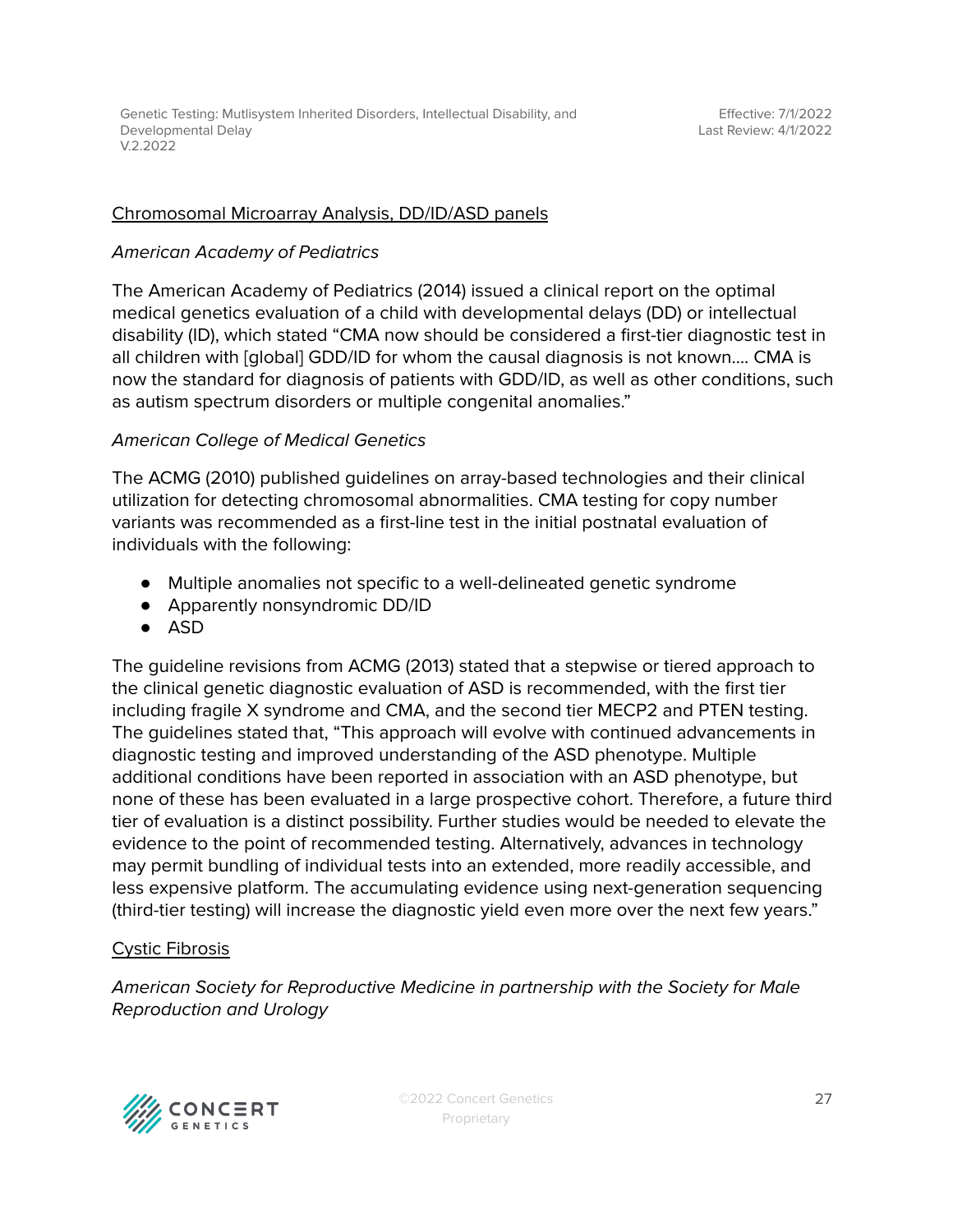Genetic Testing: Mutlisystem Inherited Disorders, Intellectual Disability, and Developmental Delay V.2.2022

Consensus-based guidelines from the American Society for Reproductive Medicine in partnership with the Society for Male Reproduction and Urology (2008) recommend cystic fibrosis testing for men with CAVD and their partners, stating that "A man with CBAVD should be assumed to harbor a CFTR mutation. Therefore, before any treatments using his sperm, testing should be offered to the female partner to exclude the possibility (approximately 4%) that she too may be a carrier. All such couples should be offered genetic counseling."

#### Cystic Fibrosis Foundation

Consensus-based guidelines from the Cystic Fibrosis Foundation (2017) outline the ways in which a CF diagnosis can be established (see below). Characteristic features of CF include chronic sinopulmonary disease (such as persistent infection with characteristic CF pathogens, chronic productive cough, bronchiectasis, airway obstruction, nasal polyps, and digital clubbing), gastrointestinal/nutritional abnormalities (including meconium ileus, pancreatic insufficiency, chronic pancreatitis, liver disease, and failure to thrive), salt loss syndromes, and obstructive azoospermia in males (due to CAVD).

These guidelines state that, "Individuals presenting with a positive newborn screen, symptoms of CF, or a positive family history, and sweat chloride values in the intermediate range (30- 59 mmol/L) on 2 separate occasions may have CF. They should be considered for extended CFTR gene analysis and/ or CFTR functional analysis."

When at least one characteristic feature is present, a diagnosis of CF can be confirmed by:

- Two abnormal sweat chloride values
- Identification of two CFTR gene mutations
- Characteristic transepithelial nasal potential difference (NPD)

In the absence of symptoms, a CF diagnosis can be established in:

- A newborn with two CFTR gene mutations identified via newborn screening
- A pregnancy found to have two CFTR mutations on prenatal testing

#### Fanconi Anemia

#### Fanconi Anemia Research Foundation

The Fanconi Anemia Research Foundation (2014) issued guidelines on diagnosis and management of the disease, which stated the following in regard to genetic testing:

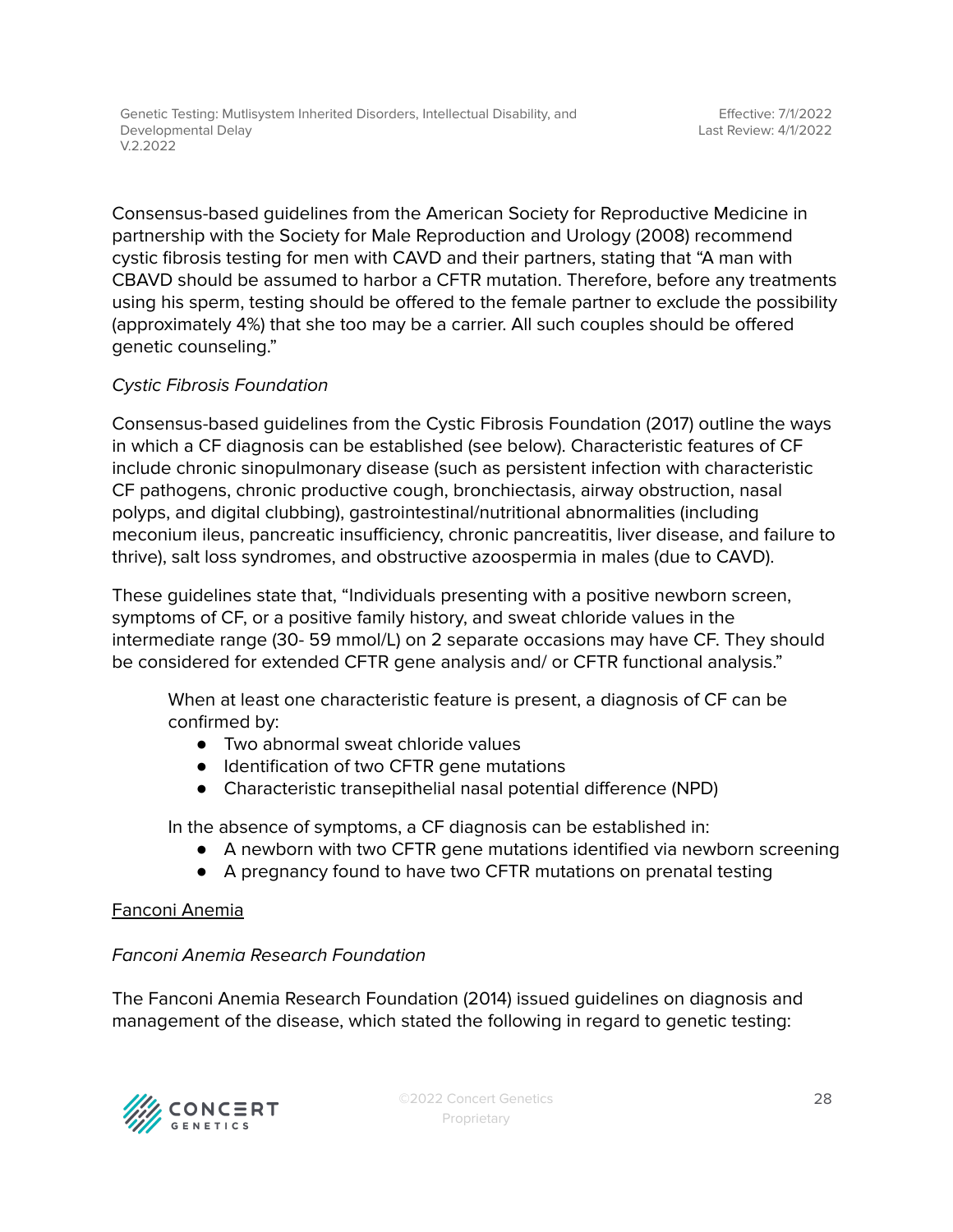"In the last few years, the development of next-generation sequencing (NGS) methodology, also referred to as massively parallel sequencing, has transformed the field of genetic testing because it enables detailed analysis of thousands of genes simultaneously (i.e., in parallel). Such analyses would be too time-consuming and costly to attempt using classic DNA sequencing methodologies, such as Sanger sequencing, that analyze a single gene at a time. Many laboratories have developed targeted panels of genes to be assessed by NGS to search for mutations among a group of genes that have been previously documented or have been suggested to be important in a particular disease. Such panels may include anywhere from a few genes to greater than 500. The number of genes examined varies from laboratory to laboratory depending on the testing platform and algorithm being used."

#### Fragile X Syndrome

### American College of Medical Genetics and Genomics

The ACMG (2005) made the following recommendations on diagnostic testing for fragile X syndrome (FXS).

- Individuals of either sex with mental retardation, developmental delay, or autism, especially if they have (a) any physical or behavioral characteristics of fragile X syndrome, (b) a family history of fragile X syndrome, or (c) male or female relatives with undiagnosed mental retardation.
- Affected individuals or their relatives in the context of a positive cytogenetic fragile X test result who are seeking further counseling related to the risk of carrier status among themselves or their relatives. The cytogenetic test was used before the identification of the FMR1 gene and is significantly less accurate than the current DNA test. DNA testing on such individuals is warranted to accurately identify premutation carriers and to distinguish premutation from full mutation carrier women.
- In the clinical genetics evaluation to identify the etiology of autism spectrum disorders, ACMG recommends testing for FXS as part of the first-tier testing.

According to the ACMG recommendations, the following is the preferred approach to testing:

• DNA analysis is the method of choice if one is testing specifically for fragile X syndrome (FXS) and associated trinucleotide repeat expansion in the FMR1 gene.

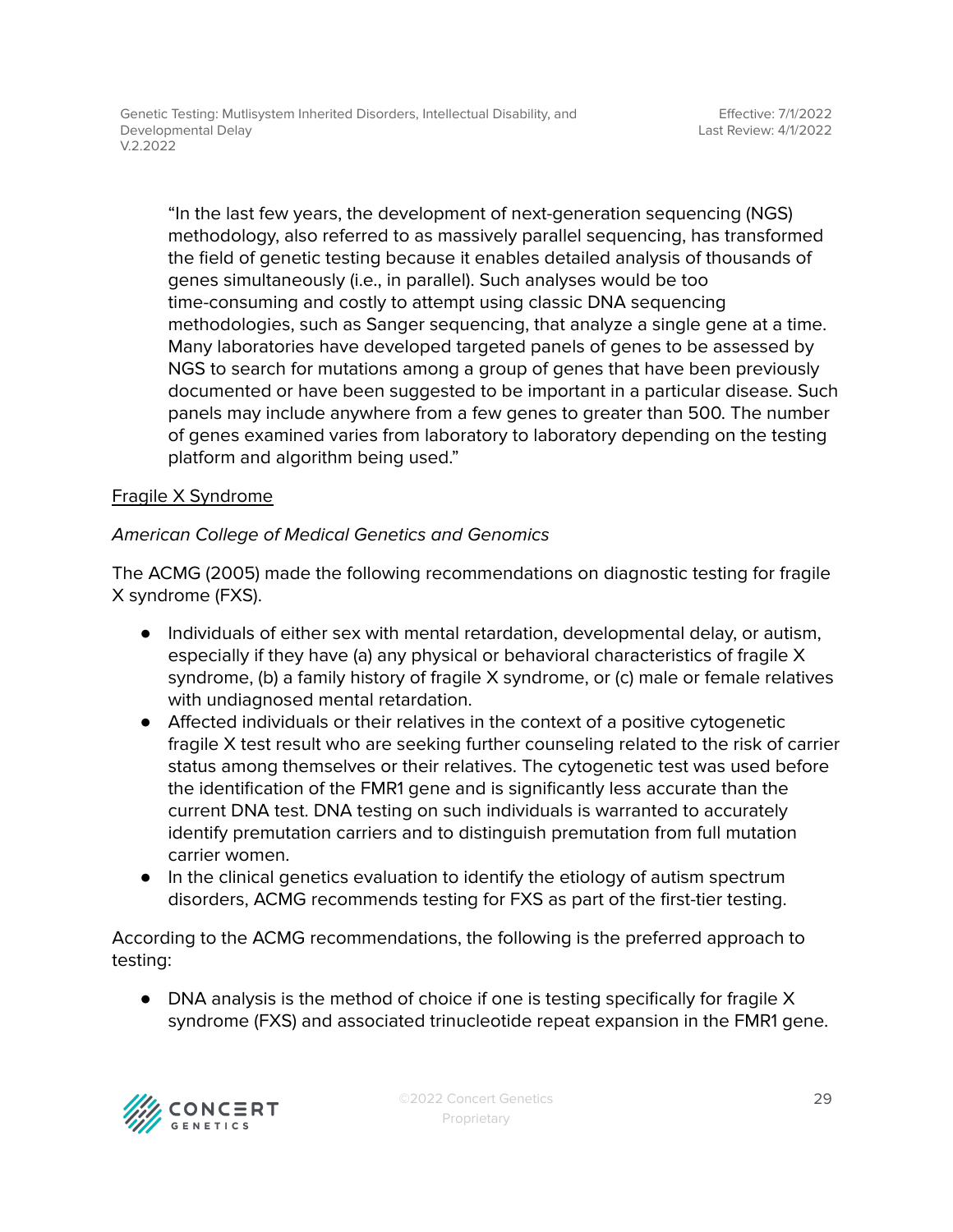Genetic Testing: Mutlisystem Inherited Disorders, Intellectual Disability, and Developmental Delay V.2.2022

- For isolated cognitive impairment, DNA analysis for FXS should be performed as part of a comprehensive genetic evaluation that includes routine cytogenetic evaluation. Cytogenetic studies are critical since constitutional chromosome abnormalities have been identified as frequently or more frequently than fragile X mutations in mentally retarded individuals referred for fragile X testing.
- Fragile X testing is not routinely warranted for children with isolated attention-deficit/hyperactivity disorder (see Subcommittee on Attention-Deficit/Hyperactivity Disorder, Steering Committee on Quality Improvement, & Steering Committee on Quality Improvement Management, 2011).
- For individuals who are at risk due to an established family history of fragile X syndrome, DNA testing alone is sufficient. If the diagnosis of the affected relative was based on previous cytogenetic testing for fragile X syndrome, at least one affected relative should have DNA testing.
- If a woman has ovarian failure before the age of 40, DNA testing for premutation size alleles should be considered as part of an infertility evaluation and prior to in vitro fertilization.
- If a patient has cerebellar ataxia and intentional tremor, DNA testing for premutation size alleles, especially among men, should be considered as part of the diagnostic evaluation.

#### American College of Obstetricians and Gynecologists

The American College of Obstetricians and Gynecologists (2017) recommended that screening for FXS be offered to women with a family history suggestive of FXS and to women with a medical history suggestive of being a fragile X carrier (ie, ovarian insufficiency or failure or an elevated follicle-stimulating hormone level before age 40).

#### Neurofibromatosis Type 1 and Neurofibromatosis Type 2

#### American Academy of Pediatrics

The American Academy of Pediatrics (2019) published diagnostic and health supervision guidance for children with neurofibromatosis type 1 (NF1), which stated the following regarding genetic testing:

"NF1 genetic testing may be performed for purposes of diagnosis or to assist in genetic counseling and family planning. If a child fulfills diagnostic criteria for NF1, molecular genetic confirmation is usually unnecessary. For a young child who presents only with [café-au-lait macules], NF1 genetic testing can confirm a suspected diagnosis before a second feature, such as skinfold freckling, appears. Some families may wish to establish

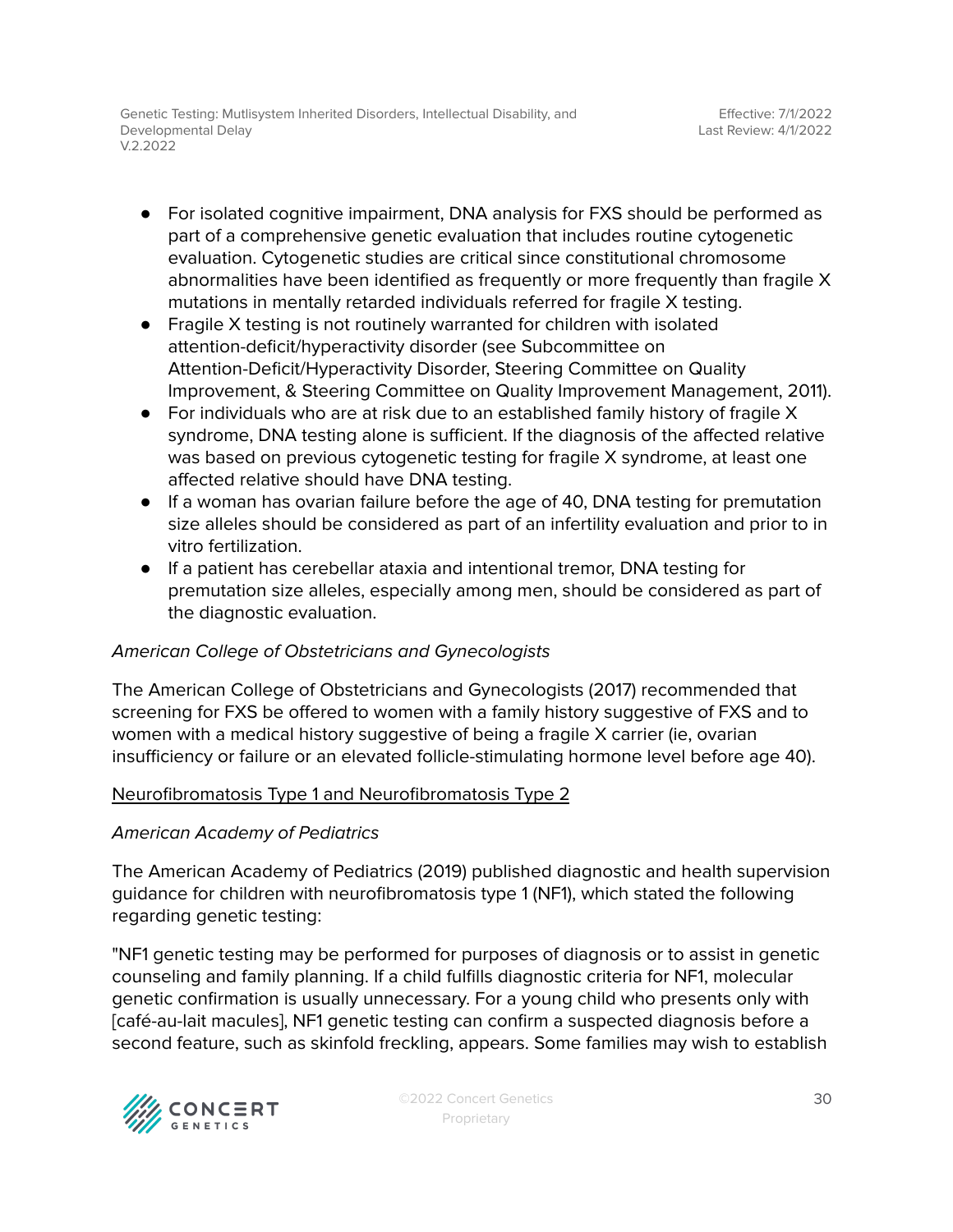a definitive diagnosis as soon as possible and not wait for this second feature, and genetic testing can usually resolve the issue" and "Knowledge of the NF1 [pathogenic sequence variant] can enable testing of other family members and prenatal diagnostic testing."

The guidance includes the following summary and recommendations about genetic testing:

- can confirm a suspected diagnosis before a clinical diagnosis is possible;
- can differentiate NF1 from Legius syndrome;
- may be helpful in children who present with atypical features;
- usually does not predict future complications; and
- may not detect all cases of NF1; a negative genetic test rules out a diagnosis of NF1 with 95% (but not 100%) sensitivity

#### PIK3CA Sequencing and/or Deletion/Duplication Analysis

Keppler-Noreiul et al published outcomes from a workshop that included experts on PIK3CA syndromes, and established clinical criteria for diagnosis and treatment of this collection of disorders. They propose the umbrella term of "PIK3CA-Related Overgrowth Spectrum (PROS)", which includes macrodactyly, FAO, HHML, CLOVES, and related megalencephaly conditions. Identification of a PIK3CA mutation is included as part of the clinical criteria.

#### Rett Syndrome

#### American Academy of Pediatrics

A 2007 policy statement from the American Academy of Pediatrics, reaffirmed in 2014, recommended MECP2 testing to confirm a diagnosis of suspected Rett syndrome (RTT), especially when the diagnosis was unclear from symptoms alone.

Neither the American Academy of Neurology nor the American Academy of Pediatrics has provided recommendations on when to use CDKL5 or FOXG1 testing.

#### American College of Medical Genetics and Genomics

The American College of Medical Genetics and Genomics (2013) revised its evidence-based guidelines for clinical genetics evaluation of autism spectrum disorders.

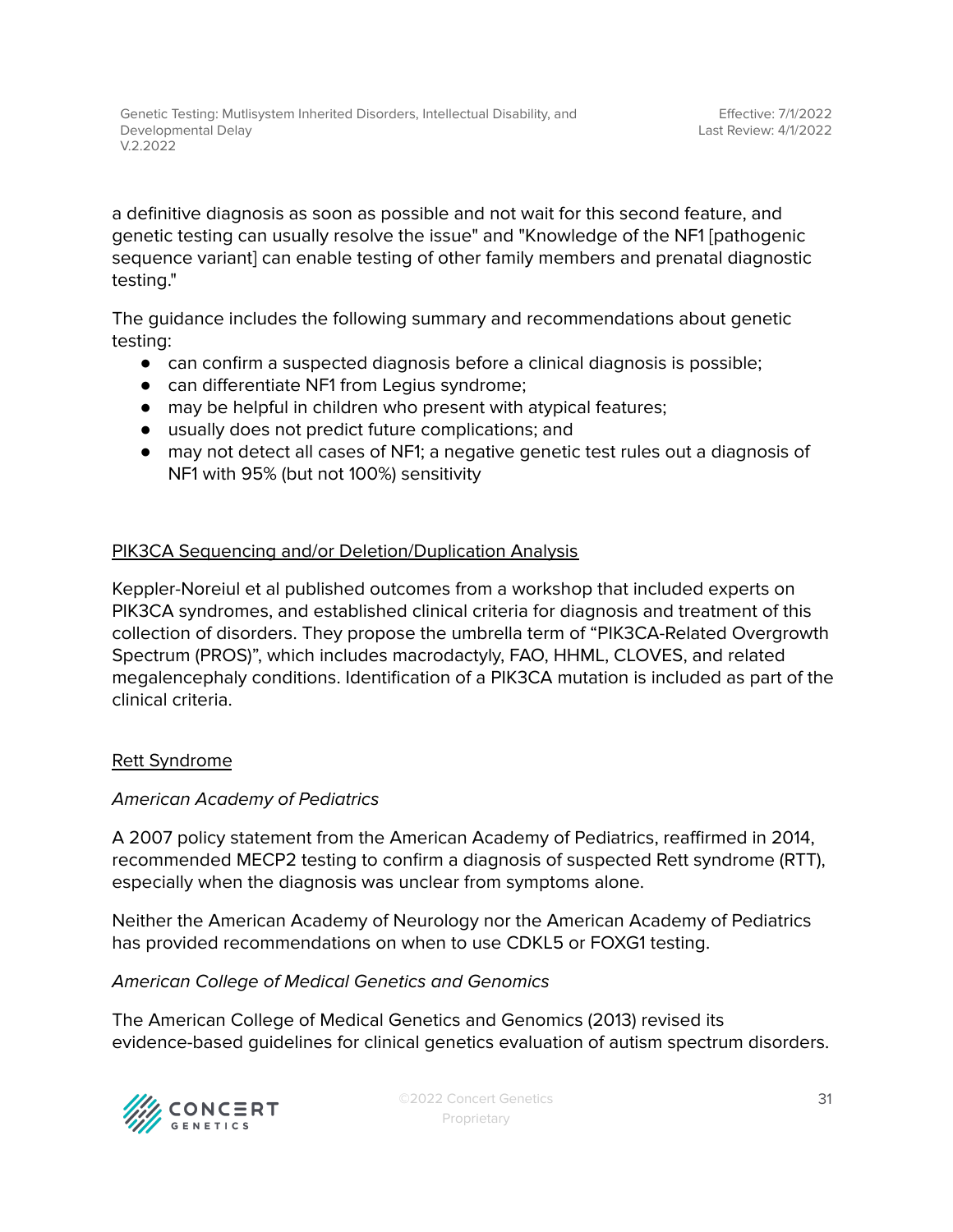Testing for MECP2 genetic variants was recommended as part of the diagnostic workup of females who present with an autistic phenotype. Routine MECP2 testing in males with autism spectrum disorders was not recommended.

#### Tuberous Sclerosis

#### International TSC Clinical Consensus Group

"The International TSC Clinical Consensus Group reaffirms the importance of independent genetic diagnostic criteria and clinical diagnostic criteria. Identification of a pathogenic variant in TSC1 or TSC2 is sufficient for the diagnosis or prediction of TSC regardless of clinical findings; this is important because manifestations of TSC are known to arise over time at various ages. Genetic diagnosis of TSC prior to an individual meeting clinical criteria for TSC is beneficial to ensure that individuals undergo necessary surveillance to identify manifestations of TSC as early as possible to enable optimal clinical outcomes."

"All individuals should have a three-generation family history obtained to determine if additional family members are at risk of the condition. Genetic testing is recommended for genetic counseling purposes or when the diagnosis of TSC is suspected or in question but cannot be clinically confirmed."

"Definite TSC: 2 major features or 1 major feature with 2 minor features.

Possible TSC: either 1 major feature or 2 minor features."

[back](#page-0-0) to top

# <span id="page-31-0"></span>**REFERENCES**

1. Ong T, Marshall SG, Karczeski BA, et al. Cystic Fibrosis and Congenital Absence of the Vas Deferens. 2001 Mar 26 [Updated 2017 Feb 2]. In: Adam MP, Ardinger HH, Pagon RA, et al., editors. GeneReviews® [Internet]. Seattle (WA): University of

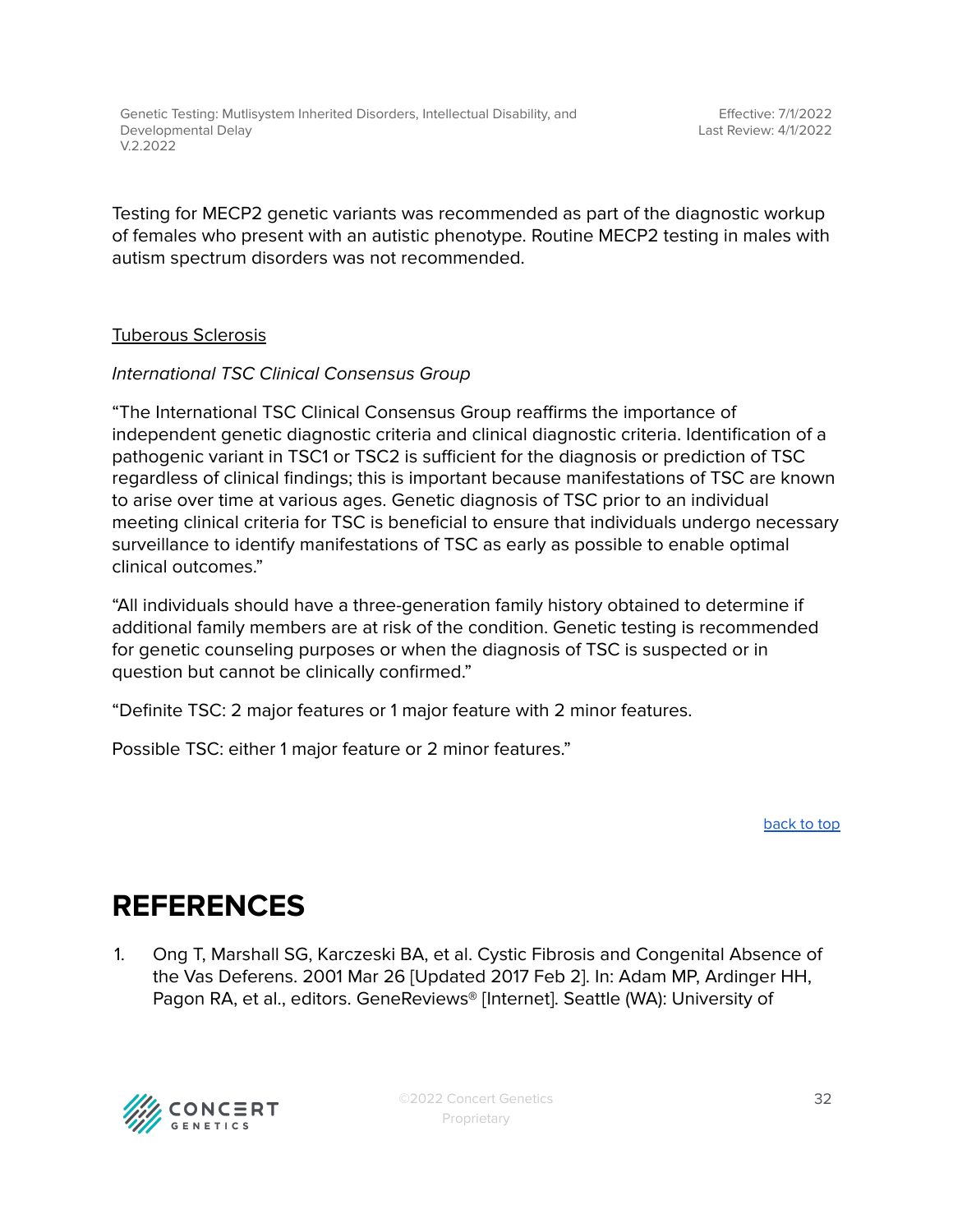Washington, Seattle; 1993-2021. Available from: https://www.ncbi.nlm.nih.gov/books/NBK1250/

- 2. Farrell PM, White TB, Ren CL, et al. Diagnosis of Cystic Fibrosis: Consensus Guidelines from the Cystic Fibrosis Foundation [published correction appears in J Pediatr. 2017 May;184:243]. J Pediatr. 2017;181S:S4-S15.e1. doi:10.1016/j.jpeds.2016.09.064
- 3. Deignan JL, Astbury C, Cutting GR, et al. CFTR variant testing: a technical standard of the American College of Medical Genetics and Genomics (ACMG). Genet Med. 2020;22(8):1288-1295. doi:10.1038/s41436-020-0822-5
- 4. Friedman JM. Neurofibromatosis 1. 1998 Oct 2 [Updated 2019 Jun 6]. In: Adam MP, Ardinger HH, Pagon RA, et al., editors. GeneReviews® [Internet]. Seattle (WA): University of Washington, Seattle; 1993-2021. Available from: https://www.ncbi.nlm.nih.gov/books/NBK1109/
- 5. Evans DG. Neurofibromatosis 2. 1998 Oct 14 [Updated 2018 Mar 15]. In: Adam MP, Ardinger HH, Pagon RA, et al., editors. GeneReviews® [Internet]. Seattle (WA): University of Washington, Seattle; 1993-2021. Available from: https://www.ncbi.nlm.nih.gov/books/NBK1201/
- 6. Miller DT, Freedenberg D, Schorry E, et al. Health Supervision for Children With Neurofibromatosis Type 1. Pediatrics. 2019;143(5):e20190660. doi:10.1542/peds.2019-0660
- 7. Stewart DR, Korf BR, Nathanson KL, Stevenson DA, Yohay K. Care of adults with neurofibromatosis type 1: a clinical practice resource of the American College of Medical Genetics and Genomics (ACMG). Genet Med. 2018;20(7):671-682. doi:10.1038/gim.2018.28
- 8. Moeschler JB, Shevell M; Committee on Genetics. Comprehensive evaluation of the child with intellectual disability or global developmental delays. Pediatrics. 2014;134(3):e903-e918. doi:10.1542/peds.2014-1839
- 9. Michelson DJ, Shevell MI, Sherr EH, Moeschler JB, Gropman AL, Ashwal S. Evidence report: Genetic and metabolic testing on children with global developmental delay: report of the Quality Standards Subcommittee of the American Academy of Neurology and the Practice Committee of the Child Neurology Society. Neurology. 2011;77(17):1629-1635. doi:10.1212/WNL.0b013e3182345896
- 10. Manning M, Hudgins L; Professional Practice and Guidelines Committee. Array-based technology and recommendations for utilization in medical genetics

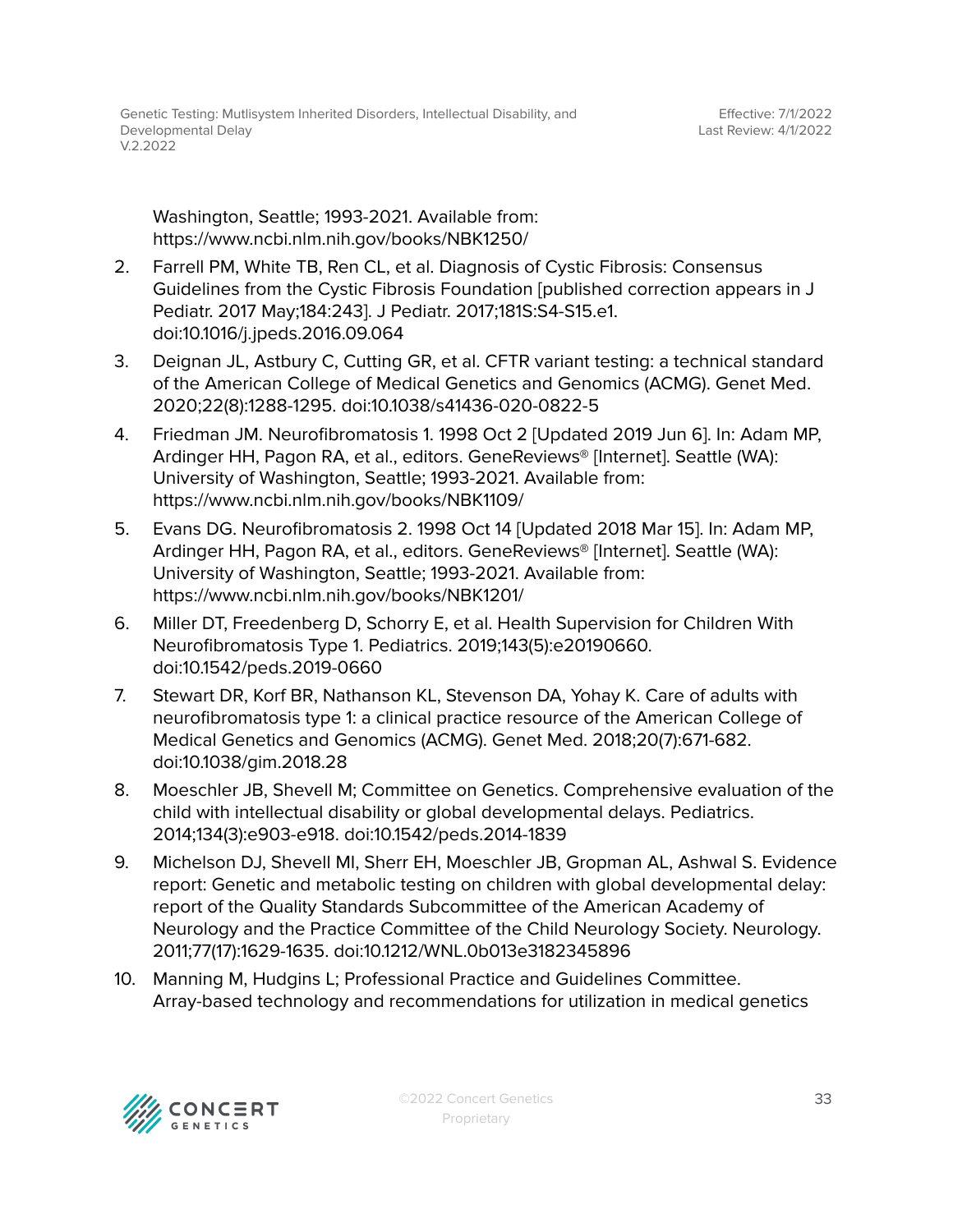practice for detection of chromosomal abnormalities. Genet Med. 2010;12(11):742-745. doi:10.1097/GIM.0b013e3181f8baad

- 11. Manning M, Hudgins L; American College of Medical Genetics and Genomics (ACMG) Professional Practice and Guidelines Committee. Addendum: Array-based technology and recommendations for utilization in medical genetics practice for detection of chromosomal abnormalities [published online ahead of print, 2020 Jun 8]. Genet Med. 2020;10.1038/s41436-020-0848-8. doi:10.1038/s41436-020-0848-8
- 12. Schaefer GB, Mendelsohn NJ; Professional Practice and Guidelines Committee. Clinical genetics evaluation in identifying the etiology of autism spectrum disorders: 2013 guideline revisions [published correction appears in Genet Med. 2013 Aug;15(8):669]. Genet Med. 2013;15(5):399-407. doi:10.1038/gim.2013.32
- 13. Volkmar F, Siegel M, Woodbury-Smith M, et al. Practice parameter for the assessment and treatment of children and adolescents with autism spectrum disorder [published correction appears in J Am Acad Child Adolesc Psychiatry. 2014 Aug;53(8):931]. J Am Acad Child Adolesc Psychiatry. 2014;53(2):237-257. doi:10.1016/j.jaac.2013.10.013
- 14. Kalsner L, Twachtman-Bassett J, Tokarski K, et al. Genetic testing including targeted gene panel in a diverse clinical population of children with autism spectrum disorder: Findings and implications. Mol Genet Genomic Med. 2018;6(2):171-185. doi:10.1002/mgg3.354
- 15. Angelman Syndrome Foundation. Diagnostic Testing Approach in Angelman Syndrome. [https://www.angelman.org/what-is-as/testing-and-diagnosis/.](https://www.angelman.org/what-is-as/testing-and-diagnosis/) Accessed December 29, 2021.
- 16. Dagli AI, Mathews J, Williams CA. Angelman Syndrome. 1998 Sep 15 [Updated 2021 Apr 22]. In: Adam MP, Ardinger HH, Pagon RA, et al., editors. GeneReviews<sup>®</sup> [Internet]. Seattle (WA): University of Washington, Seattle; 1993-2021. Available from: https://www.ncbi.nlm.nih.gov/books/NBK1144/
- 17. Mancuso M, Arnold M, Bersano A, et al. Monogenic cerebral small-vessel diseases: diagnosis and therapy. Consensus recommendations of the European Academy of Neurology. Eur J Neurol. 2020;27(6):909-927. doi:10.1111/ene.14183
- 18. Burgunder JM, Finsterer J, Szolnoki Z, et al. EFNS guidelines on the molecular diagnosis of channelopathies, epilepsies, migraine, stroke, and dementias. Eur J Neurol. 2010;17(5):641-648. doi:10.1111/j.1468-1331.2010.02985.x
- 19. Hack R, Rutten J, Lesnik Oberstein SAJ. CADASIL. 2000 Mar 15 [Updated 2019 Mar 14]. In: Adam MP, Ardinger HH, Pagon RA, et al., editors. GeneReviews® [Internet].

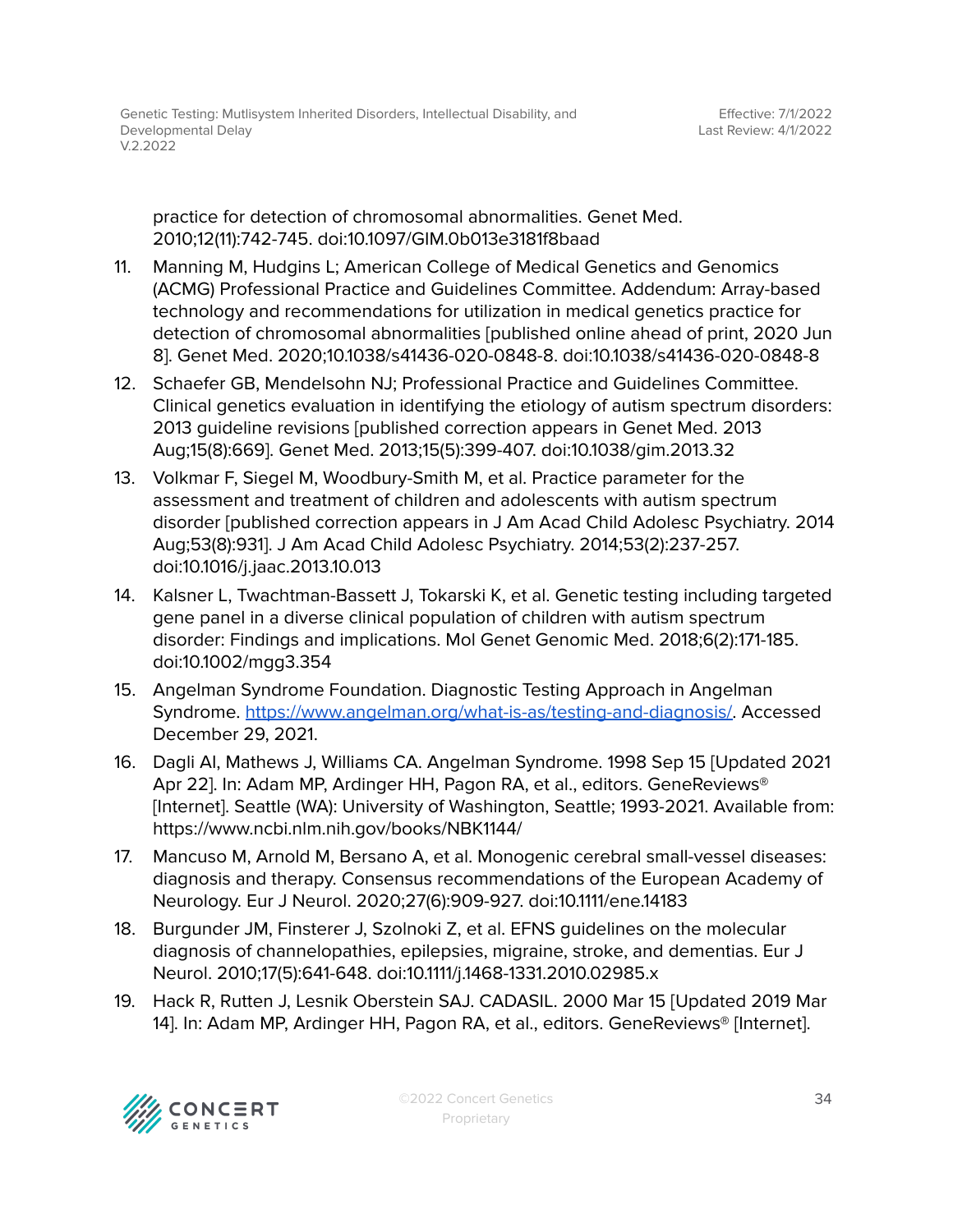Seattle (WA): University of Washington, Seattle; 1993-2020. Available from: <https://www.ncbi.nlm.nih.gov/books/NBK1500/>

- 20. Shuman C, Beckwith JB, Weksberg R. Beckwith-Wiedemann Syndrome. 2000 Mar 3 [Updated 2016 Aug 11]. In: Adam MP, Ardinger HH, Pagon RA, et al., editors. GeneReviews® [Internet]. Seattle (WA): University of Washington, Seattle; 1993-2021. Available from: https://www.ncbi.nlm.nih.gov/books/NBK1394/
- 21. Saal HM, Harbison MD, Netchine I. Silver-Russell Syndrome. 2002 Nov 2 [Updated 2019 Oct 21]. In: Adam MP, Ardinger HH, Pagon RA, et al., editors. GeneReviews® [Internet]. Seattle (WA): University of Washington, Seattle; 1993-2021. Available from: https://www.ncbi.nlm.nih.gov/books/NBK1324/
- 22. Bergman JE, Janssen N, Hoefsloot LH, Jongmans MC, Hofstra RM, van Ravenswaaij-Arts CM. CHD7 mutations and CHARGE syndrome: the clinical implications of an expanding phenotype. J Med Genet. 2011;48(5):334-342. doi:10.1136/jmg.2010.087106
- 23. van Ravenswaaij-Arts CM, Hefner M, Blake K, et al. CHD7 Disorder. 2006 Oct 2 [Updated 2020 Sep 17]. In: Adam MP, Ardinger HH, Pagon RA, et al., editors. GeneReviews® [Internet]. Seattle (WA): University of Washington, Seattle; 1993-2020. Available from: <https://www.ncbi.nlm.nih.gov/books/NBK1117/>
- 24. Verloes A. Updated diagnostic criteria for CHARGE syndrome: a proposal. Am J Med Genet A. 2005;133A(3):306-308. doi:10.1002/ajmg.a.30559
- 25. Mehta PA, Tolar J. Fanconi Anemia. 2002 Feb 14 [Updated 2018 Mar 8]. In: Adam MP, Ardinger HH, Pagon RA, et al., editors. GeneReviews® [Internet]. Seattle (WA): University of Washington, Seattle; 1993-2020. Available from: <https://www.ncbi.nlm.nih.gov/books/NBK1401/>
- 26. Hunter JE, Berry-Kravis E, Hipp H, et al. FMR1 Disorders. 1998 Jun 16 [Updated 2019 Nov 21]. In: Adam MP, Ardinger HH, Pagon RA, et al., editors. GeneReviews® [Internet]. Seattle (WA): University of Washington, Seattle; 1993-2020. Available from: <https://www.ncbi.nlm.nih.gov/books/NBK1384/>
- 27. Sherman S, Pletcher BA, Driscoll DA. Fragile X syndrome: diagnostic and carrier testing. Genet Med. 2005;7(8):584-587. doi:10.1097/01.gim.0000182468.22666.dd
- 28. McDonald J, Pyeritz RE. Hereditary Hemorrhagic Telangiectasia. 2000 Jun 26 [Updated 2017 Feb 2]. In: Adam MP, Ardinger HH, Pagon RA, et al., editors. GeneReviews® [Internet]. Seattle (WA): University of Washington, Seattle; 1993-2020. Available from: <https://www.ncbi.nlm.nih.gov/books/NBK1351/>

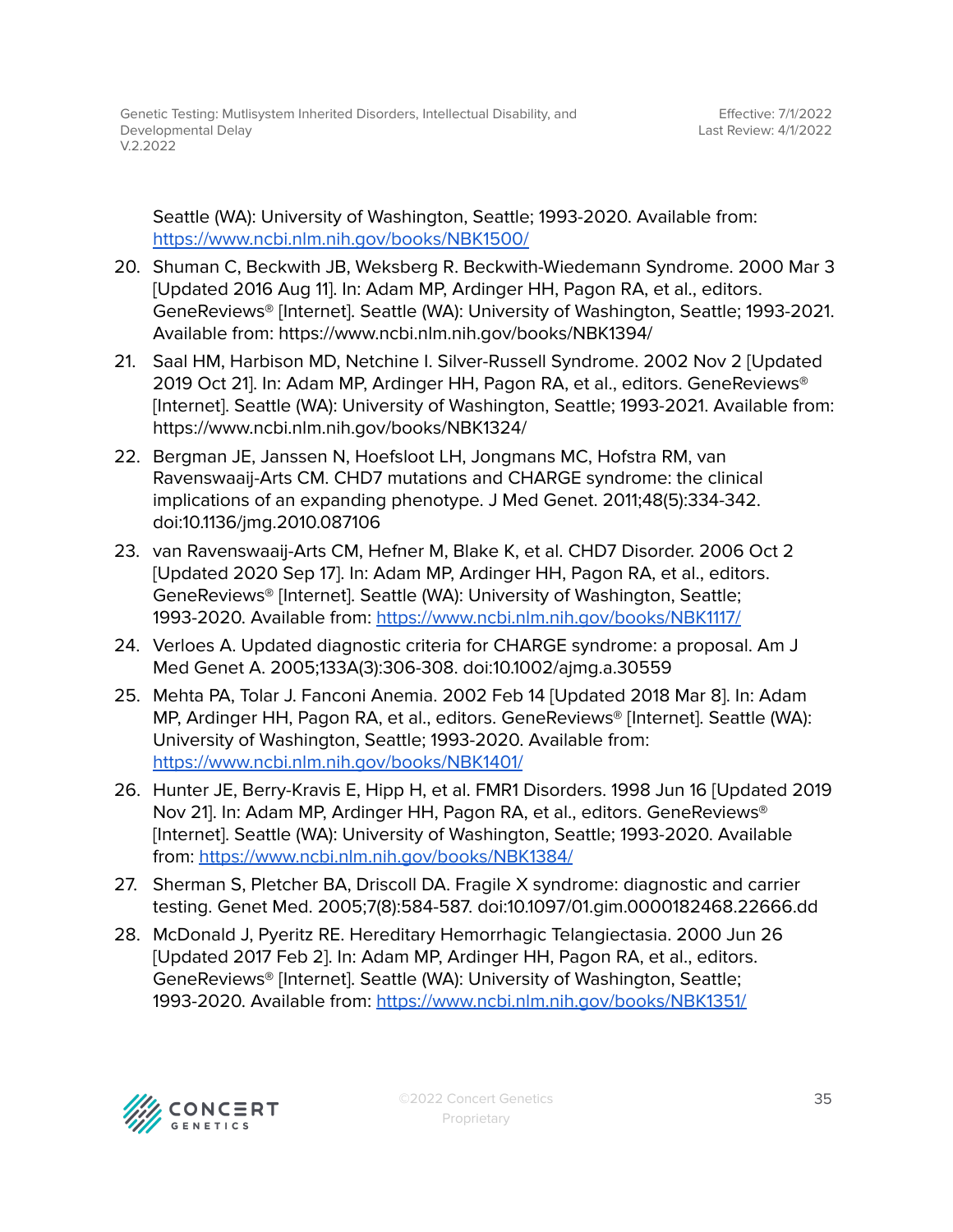- 29. Legius E, Stevenson D. Legius Syndrome. 2010 Oct 14 [Updated 2020 Aug 6]. In: Adam MP, Ardinger HH, Pagon RA, et al., editors. GeneReviews® [Internet]. Seattle (WA): University of Washington, Seattle; 1993-2020. Available from: <https://www.ncbi.nlm.nih.gov/books/NBK47312/>
- 30. Faughnan ME, Palda VA, Garcia-Tsao G, et al. International guidelines for the diagnosis and management of hereditary haemorrhagic telangiectasia. J Med Genet. 2011;48(2):73-87. doi:10.1136/jmg.2009.069013
- 31. Faughnan ME, Mager JJ, Hetts SW, et al. Second International Guidelines for the Diagnosis and Management of Hereditary Hemorrhagic Telangiectasia [published online ahead of print, 2020 Sep 8]. Ann Intern Med. 2020;10.7326/M20-1443. doi:10.7326/M20-1443
- 32. Roberts AE. Noonan Syndrome. 2001 Nov 15 [Updated 2021 Dec 16]. In: Adam MP, Ardinger HH, Pagon RA, et al., editors. GeneReviews® [Internet]. Seattle (WA): University of Washington, Seattle; 1993-2021. Available from: https://www.ncbi.nlm.nih.gov/books/NBK1124/
- 33. Romano AA, Allanson JE, Dahlgren J, et al. Noonan syndrome: clinical features, diagnosis, and management guidelines. Pediatrics. 2010;126(4):746-759. doi:10.1542/peds.2009-3207
- 34. Gelb BD, Tartaglia M. Noonan Syndrome with Multiple Lentigines. 2007 Nov 30 [Updated 2015 May 14]. In: Adam MP, Ardinger HH, Pagon RA, et al., editors. GeneReviews® [Internet]. Seattle (WA): University of Washington, Seattle; 1993-2021. Available from: https://www.ncbi.nlm.nih.gov/books/NBK1383/
- 35. Kaur S, Christodoulou J. MECP2 Disorders. 2001 Oct 3 [Updated 2019 Sep 19]. In: Adam MP, Ardinger HH, Pagon RA, et al., editors. GeneReviews® [Internet]. Seattle (WA): University of Washington, Seattle; 1993-2020. Available from: <https://www.ncbi.nlm.nih.gov/books/NBK1497/>
- 36. Michelson DJ, Shevell MI, Sherr EH, Moeschler JB, Gropman AL, Ashwal S. Evidence report: Genetic and metabolic testing on children with global developmental delay: report of the Quality Standards Subcommittee of the American Academy of Neurology and the Practice Committee of the Child Neurology Society. Neurology. 2011;77(17):1629-1635. doi:10.1212/WNL.0b013e3182345896
- 37. Johnson CP, Myers SM; American Academy of Pediatrics Council on Children With Disabilities. Identification and evaluation of children with autism spectrum disorders. Pediatrics. 2007;120(5):1183-1215. doi:10.1542/peds.2007-2361

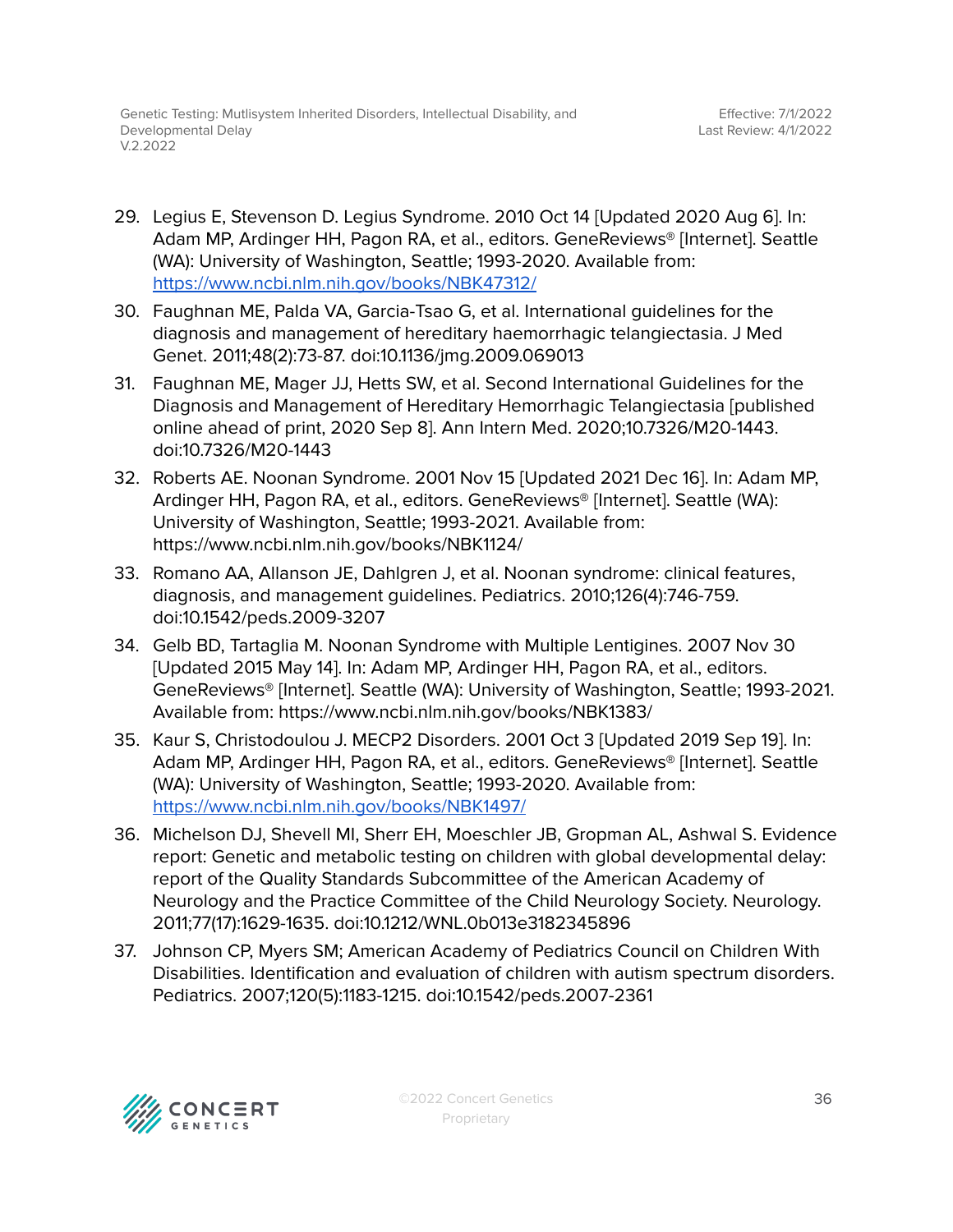- 38. Schaefer GB, Mendelsohn NJ; Professional Practice and Guidelines Committee. Clinical genetics evaluation in identifying the etiology of autism spectrum disorders: 2013 guideline revisions [published correction appears in Genet Med. 2013 Aug;15(8):669]. Genet Med. 2013;15(5):399-407. doi:10.1038/gim.2013.32
- 39. Myers SM, Johnson CP; American Academy of Pediatrics Council on Children With Disabilities. Management of children with autism spectrum disorders. Pediatrics. 2007;120(5):1162-1182. doi:10.1542/peds.2007-2362
- 40. Driscoll DJ, Miller JL, Schwartz S, et al. Prader-Willi Syndrome. 1998 Oct 6 [Updated 2017 Dec 14]. In: Adam MP, Ardinger HH, Pagon RA, et al., editors. GeneReviews® [Internet]. Seattle (WA): University of Washington, Seattle; 1993-2021. Available from: https://www.ncbi.nlm.nih.gov/books/NBK1330/
- 41. Azzi S, Salem J, Thibaud N, et al. A prospective study validating a clinical scoring system and demonstrating phenotypical-genotypical correlations in Silver-Russell syndrome. J Med Genet. 2015;52(7):446-453. doi:10.1136/jmedgenet-2014-102979
- 42. Northrup H, Koenig MK, Pearson DA, et al. Tuberous Sclerosis Complex. 1999 Jul 13 [Updated 2021 Dec 9]. In: Adam MP, Ardinger HH, Pagon RA, et al., editors. GeneReviews® [Internet]. Seattle (WA): University of Washington, Seattle; 1993-2021. Available from: https://www.ncbi.nlm.nih.gov/books/NBK1220/
- 43. Adam MP, Ardinger HH, Pagon RA, et al., editors. GeneReviews® [Internet]. Seattle (WA): University of Washington, Seattle; 1993-2021. Available from: <https://www.ncbi.nlm.nih.gov/books/NBK1116/>
- 44. Online Mendelian Inheritance in Man, OMIM®. McKusick-Nathans Institute of Genetic Medicine, Johns Hopkins University (Baltimore, MD). World Wide Web URL: <https://omim.org/>
- 45. MedlinePlus [Internet]. Bethesda (MD): National Library of Medicine (US). Available from: <https://medlineplus.gov/genetics/>.
- 46. Ong T, Marshall SG, Karczeski BA, et al. Cystic Fibrosis and Congenital Absence of the Vas Deferens. 2001 Mar 26 [Updated 2017 Feb 2]. In: Adam MP, Ardinger HH, Pagon RA, et al., editors. GeneReviews® [Internet]. Seattle (WA): University of Washington, Seattle; 1993-2020. Available from: <https://www.ncbi.nlm.nih.gov/books/NBK1250/>
- 47. Farrell PM, White TB, Ren CL, et al. Diagnosis of Cystic Fibrosis: Consensus Guidelines from the Cystic Fibrosis Foundation [published correction appears in J Pediatr. 2017 May;184:243]. J Pediatr. 2017;181S:S4-S15.e1. doi:10.1016/j.jpeds.2016.09.064